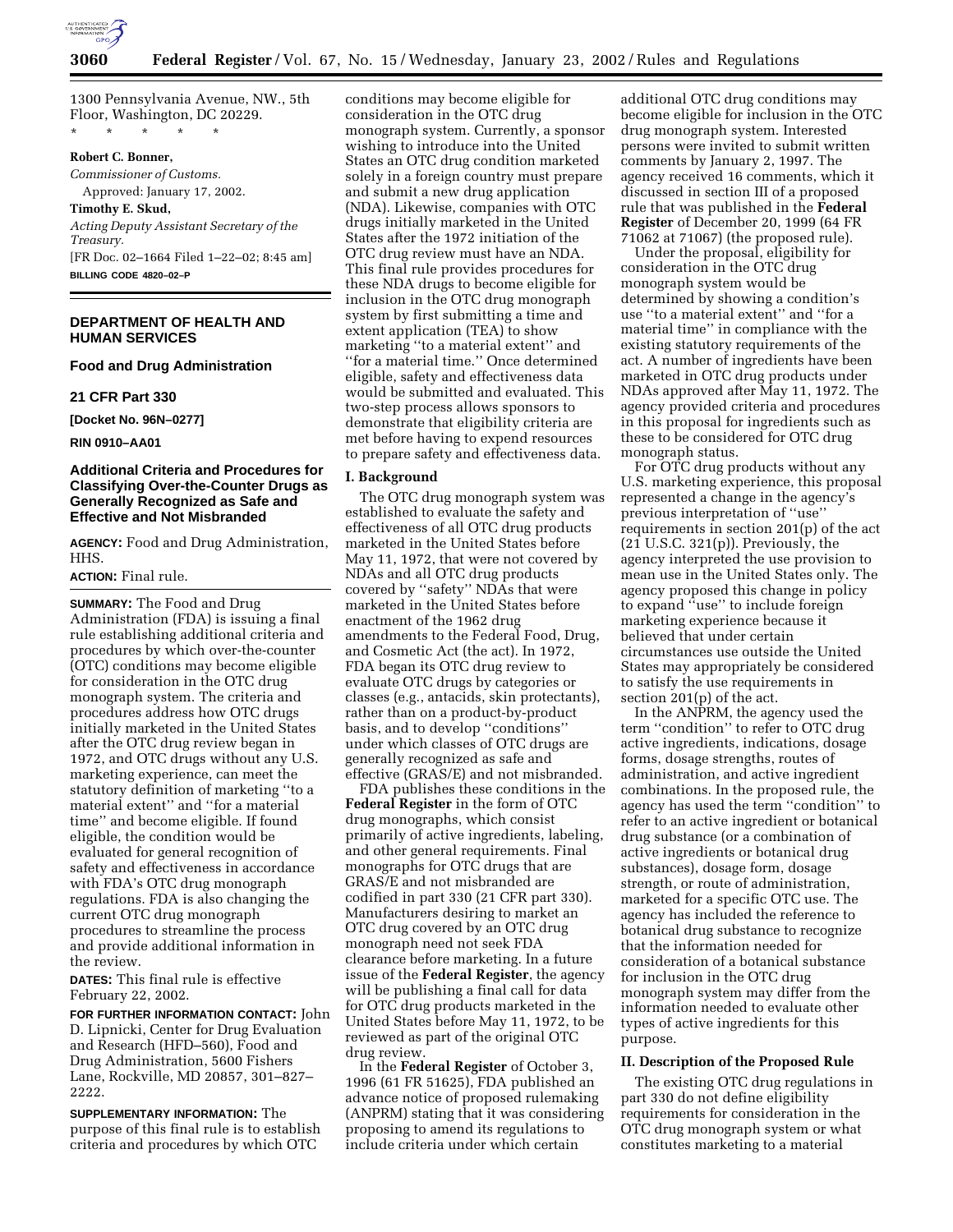extent or for a material time. The proposed rule and this final rule set forth criteria and procedures for considering additional ''conditions'' (as discussed in section I of the proposed rule, 64 FR 71062) in the OTC drug monograph system. The definition of ''conditions'' appears in § 330.14(a) of the final rule.

The proposed rule established procedures for a sponsor with a condition it considered eligible for consideration to provide the agency certain information to establish eligibility. The proposed rule presented these procedures in table 1 format as part of a TEA as follows: (1) Basic chemical information about the ingredient (additional information needed for a botanical ingredient), (2) a list of all countries in which the condition has been marketed, (3) how the condition has been marketed in each country (*e.g.,* OTC general sales directto-consumer, sold only in a pharmacy), (4) the number of dosage units sold, (5) marketing exposure (e.g., race, gender, ethnicity), (6) the use pattern in each country, (7) each country's system for identifying adverse drug experiences (ADEs), including method of collection, (8) how long the condition has been marketed in each country, (9) all labeling used during the marketing period in any country, and the time period each labeling was used, (10) all countries where the condition is marketed only as a prescription drug and the reasons why, and (11) all countries where the condition has been withdrawn from marketing or OTC marketing has been denied.

If FDA determined the condition eligible for consideration in the OTC drug monograph system, it would publish a notice of eligibility in the **Federal Register** and place the TEA on public display. The sponsor and other interested parties would then submit data to support safety and effectiveness. If the agency tentatively determined the condition GRAS/E, it would propose to amend the applicable OTC drug monograph or propose a new monograph. There is a comment period for interested persons to comment on the agency's proposal, during which interim marketing would not be permitted. The agency would then publish a final rule, at which time marketing could begin.

Interested persons were invited to submit comments by March 22, 2000. The agency received comments from four industry trade associations, one health coverage association, three suppliers of OTC drug ingredients, and three manufacturers of OTC drug products.

# **III. Comments on the Proposed Rule**

### *A. General Comments*

1. One comment contended that there is no legal basis for the agency's proposal. The comment disagreed with FDA's position that for a drug to qualify for inclusion in the OTC drug review and not be a new drug under section  $201(p)(2)$  of the act the drug must have been used to a material extent or for a material time under its conditions of use in the United States only (64 FR 71062). The comment added that there is no basis in the act to support FDA's interpretation that foreign data cannot be used to satisfy the material time or material extent requirements of the act. The comment noted FDA's willingness in recent years to accept and rely upon foreign data as the basis for approving NDAs for prescription and OTC drugs, food additives, and premarket applications for medical devices.

The agency explained in the proposal (64 FR 71062) that it had previously interpreted the ''use'' requirements in section 201(p) of the act to mean use in the United States only, and that the proposal represented a change in the agency's interpretation. The agency proposed this change in policy to expand ''use'' to include foreign marketing experience because it believed certain circumstances of use outside the United States may appropriately be considered to satisfy the use requirements in section 201(p) of the act. The agency considers this approach consistent with its use of foreign data as the basis for approving NDAs for prescription and OTC drugs, food additives, and premarket applications for medical devices. The agency continues to believe that there is an appropriate legal basis for the additional criteria and procedures in this final rule, as described in the proposal.

2. One comment contended that the proposed procedures would effectively terminate the OTC drug monograph process as conceived and implemented to date, noting that the process has included flexibility to consider new conditions and allowed interim marketing for nonmonograph products. The comment added that the agency's procedural regulations for the OTC drug review were designed to be flexible and to establish a standard procedure first for the review of pre-1972 drugs and later to determine the status of post-1972 and foreign marketed drugs. The comment considered the new procedures inflexible and unworkable.

The agency disagrees that the new procedures are inflexible and unworkable and would effectively

terminate the OTC drug monograph process as conceived and implemented to date. The agency also disagrees that the procedural regulations for the OTC drug review were designed for review of post-1972 and foreign marketed drugs. The proposal (37 FR 85, January 5, 1972) and the final rule (37 FR 9464, May 11, 1972) that established the OTC drug review only discussed OTC drugs ''now marketed.'' Estimates of the number of OTC drug products on the market (37 FR 85) only covered the United States. Thus, the original OTC drug review procedures were not developed to address post-1972 and foreign marketed drugs. Accordingly, the agency proposed (64 FR 71062 at 71067) and is modifying the existing procedures in § 330.10 to make them consistent with the new scope of the review. Interim marketing is discussed in comment 21 of section III. D of this document.

3. A number of comments contended that the proposed procedures and data requirements are too complex and protracted, unduly burdensome (more burdensome than the NDA process), unrealistic, prohibitive, and unwieldy to be of practical value to industry. The comments stated that the TEA is too onerous and broad in scope because it requires exhaustive information rather than adequate information to demonstrate marketing history. The comments argued that it is excessive to require exhaustive data from every country in the world for a threshold eligibility consideration. Another comment added that the requirement for a worldwide data search would be a disincentive to companies with good data from a few countries but without the resources to do a worldwide search. One comment added that the safety and effectiveness consideration should be based upon the quality of the data, not upon arbitrarily selected material times, material extents, or listing of countries, and that the scope of certain requirements is quite narrow and restrictive (*e.g.,* show that pharmacyonly sale does not indicate safety concerns). Several comments requested that the procedures be more flexible and less complicated so as to encourage quality products to enter the review process rather than deter them from entry. Other comments suggested that the agency rescind the proposed rule. Two comments recommended that the agency use the same eligibility criteria for foreign ingredients as used for domestic ingredients in the original OTC drug review.

The agency does not consider the TEA too onerous or broad in scope. The TEA is designed to provide FDA basic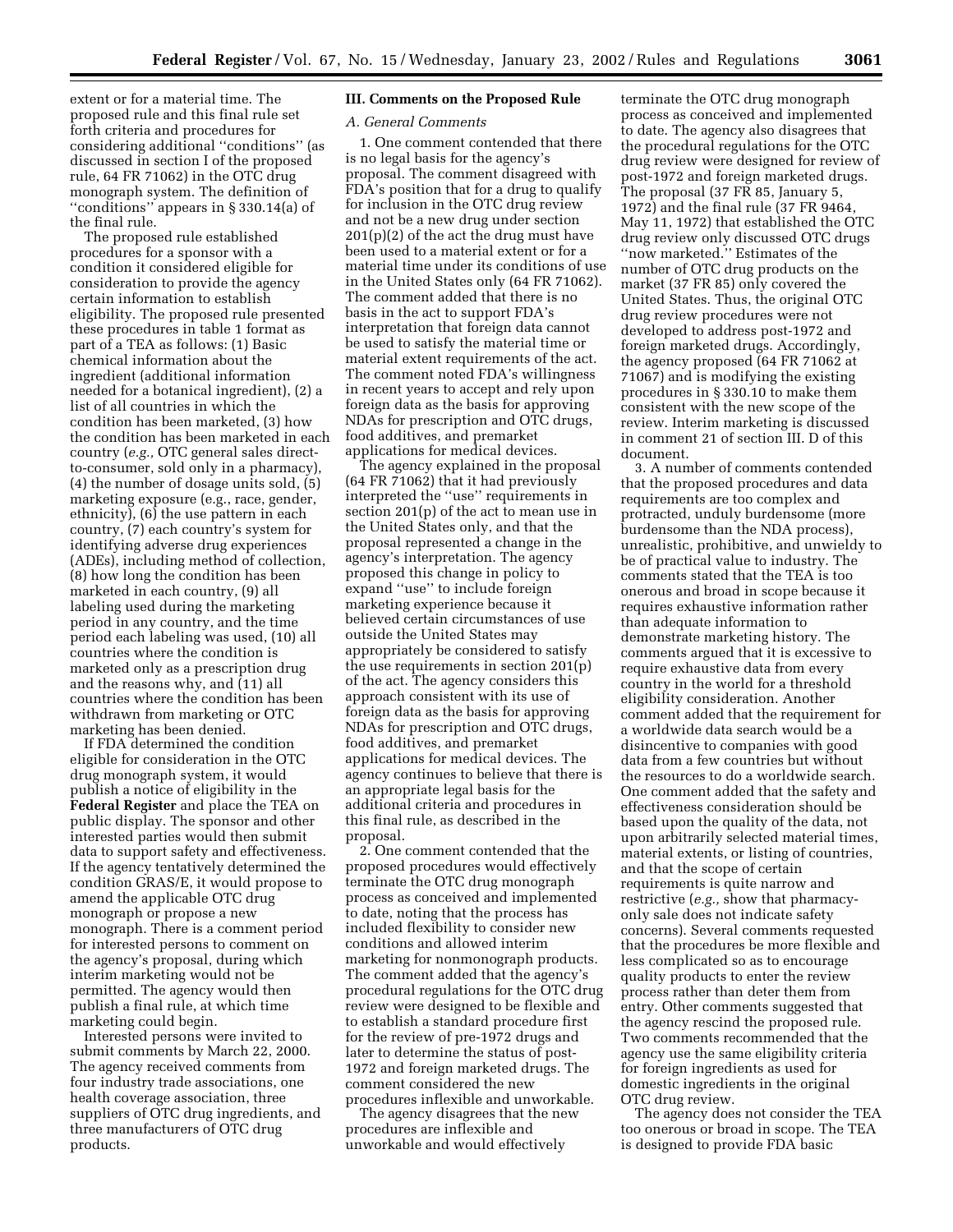information about a condition for which it may have little or no information. The TEA is also designed to provide sufficient information to allow for a onetime assessment of a condition's eligibility for consideration in an OTC drug monograph. The agency agrees with the comments that it is not necessary to require exhaustive data from every country in the world for a threshold eligibility consideration and has modified some of the TEA requirements (see comment 12 of section III.B of this document). The agency agrees that the safety and effectiveness consideration should be based upon the quality of the data. The agency does not believe that the procedures will deter quality products from entering the review process because products with quality data should be able to readily meet the requirements of the process. Excluding prescription-to-OTC switches that the panels could consider, the primary criterion for eligibility in the original OTC drug review was that the ingredient had to be in the U.S. OTC market before May 11, 1972. It would not be practical to use that date for foreign conditions because many conditions that entered the market after that date would be excluded. In addition, none of the foreign conditions have been marketed in the United States and the United States has no experience with these conditions. The agency has developed eligibility criteria, as discussed in the preamble of the proposed rule (64 FR 71062 to 71064), that it considers necessary to provide sufficient information for a condition to be considered for inclusion in the OTC drug monograph system. The agency finds no basis to rescind the proposed rule, and the agency is publishing a final rule so that additional conditions may now begin to be considered.

4. One comment contended that the proposed procedures would establish a nontariff trade barrier in violation of the General Agreement on Tariffs and Trade (GATT). The comment stated that the proposal differentiates between a cosmetic-drug sold in the United States prior to 1972, which is eligible for inclusion in the OTC drug review without any further information, and a cosmetic-drug sold outside the United States prior to 1972, which would be eligible only after submitting a comprehensive TEA. The comment added that the proposal also discriminates against foreign products by prohibiting marketing until publication of a final monograph, while U.S. products may generally be

marketed after publication of a tentative final monograph (TFM).

The issue of a trade barrier in violation of GATT was also raised in the comments on the ANPRM and was discussed in comment 11 of section III.B of the proposed rule (64 FR 71062 at 71072). The agency does not believe that any provisions of this final rule would violate GATT (which is now one of the multilateral agreements annexed to the agreement establishing the World Trade Organization). Among other reasons, foreign-manufactured products marketed in the United States prior to 1972 are treated the same as domestic manufactured products marketed in the United States prior to 1972. Similarly, both foreign and domestic manufactured products marketed in the United States after 1972 under NDAs would be eligible for consideration in the OTC drug review after submission of the same TEAs demonstrating that the same material time and extent criteria have been met. Foreign manufactured products previously marketed only in foreign countries would also be eligible for consideration in the OTC drug review after submission of TEAs that show these same material time and extent criteria have been met. Under this rule, drugs produced in the United States and those produced abroad would be treated the same way, and both would be required to comply with U.S. labeling and manufacturing requirements as a condition of marketing in the United States.

Interim marketing is discussed in comment 21 of section III.D of this document. Under § 330.14(h), products previously marketed only in foreign countries that are included in a tentative final monograph may also, if appropriate, be marketed in the United States before completion of the final monograph.

The provisions of this final rule serve to promote and protect human health and safety and do not create trade barriers.

5. One comment noted that under the proposal a condition is not eligible for OTC drug monograph status if marketing in the United States is limited to prescription drug use only and requested the agency to expand the criteria for monograph status to include drugs marketed by prescription in the United States. The comment contended that FDA may determine drugs to be eligible as GRAS/E for an OTC drug monograph on the basis of various types of evidence, including ''significant human experience during marketing.'' The comment contended that if adequate adverse event information is available for foreign OTC drugs that

remain prescription drugs in the United States, FDA should allow consideration of these active ingredients for possible inclusion in an OTC drug monograph. The comment added that certain prescription conditions were considered for and added to the OTC drug monographs during the original OTC drug review (drugs marketed prior to 1972). Another comment considered the proposal narrow and restrictive because a drug sold OTC in some foreign countries would be ineligible for monograph status if it is marketed by prescription in the United States.

The agency agrees with the comments and believes there was an inconsistency with the criteria proposed in § 330.14(b). Under the proposed criteria, a condition marketed OTC in one or more foreign countries that is limited to prescription use in other foreign countries would be considered for eligibility in the OTC drug monograph system. However, a condition marketed OTC in one or more foreign countries that is limited to prescription drug use in the United States would not be considered for eligibility. The agency has decided to address this inconsistency by removing the criterion in proposed § 330.14(b)(2) to allow conditions marketed OTC in foreign countries that are limited to prescription drug use in the United States to be considered for eligibility in the OTC drug monograph system. If such a condition is found to be eligible, the sponsor must then provide the necessary information, which would include the U.S. prescription marketing experience, as part of the safety and effectiveness submission to establish that the condition is appropriate for OTC status in the United States and that it can be marketed as GRAS/E under the OTC drug monograph system. The agency believes that it can adequately address in its monograph review the issues associated with a product's prescription use in the United States, and the appropriateness of switching the product to OTC use.

6. One comment contended that there is no need for FDA to make a material time/extent determination wholly separate from its consideration of safety and effectiveness.

The agency discussed this subject in comment 13 of section III.C of the proposed rule (64 FR 71062 at 71073) and provided three reasons for the twostep review approach. The comment did not provide any reasoning to support rejecting this approach, and the agency concludes that separate evaluations of material time/extent and safety/ effectiveness are the most efficient way to evaluate these additional conditions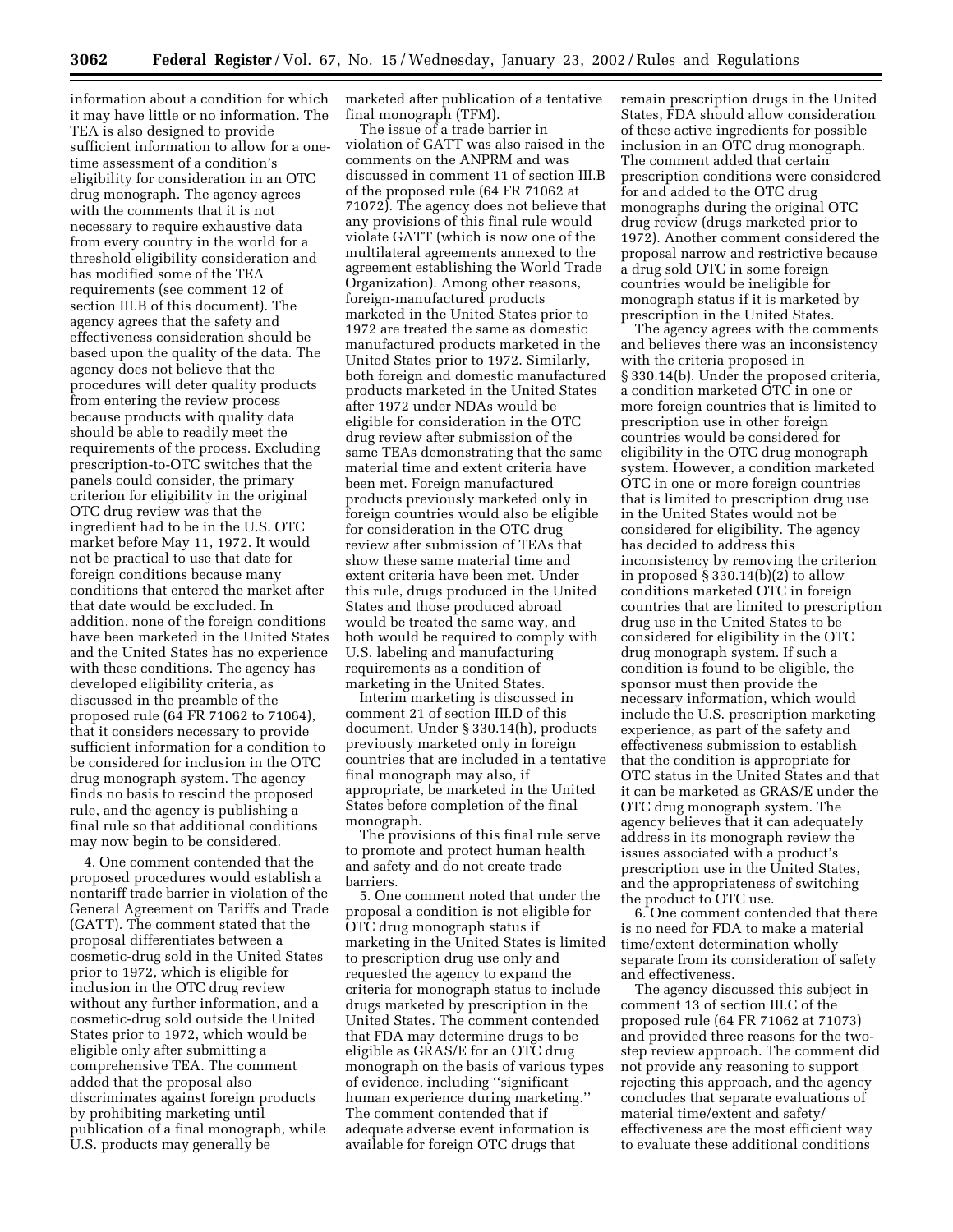for inclusion in an OTC drug monograph.

# *B. Comments on Criteria for Time and Extent of Marketing*

7. One comment contended that the TEA filing reflects a misunderstanding that sponsors must show both material time and material extent. The comment stated that a product is legally required to satisfy the requirement of ''to a material extent'' or ''for a material time,'' which was intended to satisfy the requirement that a drug be used for sufficient time or have wide enough distribution for discovery of any adverse experiences.

The agency discussed this subject in comment 8 of section III.A of the proposed rule (64 FR 71062 at 71069 to 71070). The agency explained there why a condition that is considered ''not a new drug'' must satisfy both the material extent and the material time criteria in section 201(p)(2) of the act. The comment did not provide any information to change the agency's position.

8. One comment agreed with most of the proposed time and extent criteria, but contended that specific data on the number of dosage units sold in each country (number of units sold by package sizes, number of doses per package based on labeled directions for use) is difficult to compile, unnecessarily detailed for evaluating time and extent of marketing, and unlikely to be maintained by industry with the degree of specificity proposed in the rule. The comment concluded that specific marketing information related to dosage units should be required only to the extent it is reasonably capable of being compiled. A second comment stated that there should be no numerical floor for the number of units that must have been marketed. Another comment stated that the number of dosage units sold should be replaced by the total quantity of product sold, with an extrapolation to the number of consumer units based on average package size.

The agency has reconsidered how information should be provided on the number of dosage units sold. The agency's primary concern is determining consumer exposure to the condition. The agency has determined that the number of units sold by package sizes (*e.g.,* 24 tablets, 120 milliliters (mL)) and the number of doses per package based on the labeled directions for use may not be necessary to determine a condition's extent of marketing and is removing these requirements from proposed  $§ 330.14(c)(2)(ii)$ . Instead, the agency is

only requiring a list of the various package sizes for each dosage form in which the condition is marketed OTC along with an estimate of the minimum number of potential consumer exposures to the condition using one of the following calculations: (1) Divide the total number of dosage units sold by the number of dosage units in the largest package size marketed, or (2) divide the total weight of the active ingredient sold by the total weight of the active ingredient in the largest package size marketed. Information on package size should be readily available from marketers of the product, if other than the sponsor, or other marketing sources (e.g., wholesalers) and will allow the sponsor to estimate the minimum number of potential consumer exposures to the condition. In addition, to ensure that consumer exposure is adequate for any one dosage form, the agency is changing the proposed criterion in  $\S 330.14(c)(2)(ii)$  to state ''The total number of dosage units sold for each dosage form of the condition.'' One comment's request for replacing '' the number of dosage units sold'' with ''total quantity of product sold'' is discussed in comment 11 of section III.B of this document. The agency agrees that there should be no numerical floor for the number of dosage units that must be marketed and is not including such criteria in this final rule.

9. One comment requested the agency to reconsider its requirement for information regarding geographical and cultural differences (e.g., race, gender, ethnicity) between the countries where the product has been marketed and the U.S. population. The comment contended that this information is difficult to obtain, subjective in nature, and subject to inconsistent evaluation. The comment maintained that specific marketing information related to geographic and cultural distinctions should be required only to the extent it is reasonably capable of being compiled. The comment requested that FDA require this information only in those situations where it is aware of specific cultural and/or geographical differences that would be relevant to the review process. Another comment stated that it should be possible to refer to large geographical areas (e.g., the population of the European Union) to support sufficient variability in terms of culture and gender to show adequate population exposure.

The agency discussed the need for marketing exposure data in comment 11 of section III.B of the proposed rule (64 FR 71062 at 71071 to 71072). Because of the potential breadth of this requirement, the agency is modifying

the criteria in proposed  $\S 330.14(c)(2)(iii)$  to require, as a means of determining marketing exposure, information on the population demographics (percentages of various racial/ethnic groups) for each country where the condition has been marketed and the source(s) from which this information has been compiled. Examples of sources for this information include the following Internet sites: http://www.cia.gov/cia/publications/ factbook/index.html, and http:// www.state.gov/www/background /index.html. The national statistical office for the individual country also may provide relevant information. The agency believes this information will not be difficult to obtain or subjective in nature, and that it can be evaluated consistently. Although sponsors may use the categories and definitions in the Office of Management and Budget's **Federal Register** notice, entitled ''Revisions to the Standards for the Classification of Federal Data on Race and Ethnicity,'' when describing the population demographics of each country, the agency is removing the reference to this document from § 330.14(c)(2)(iii) because other countries may not use all of these categories and definitions.

10. One comment requested that use pattern information (e.g., how often and how long the ingredient is to be used according to its labeling) (proposed  $\S 330.14(c)(2)(iv)$  be included as part of the safety evaluation rather than as part of the time and extent information. The comment stated that such information involves an evaluation of historical labeling and appears to be related to safety; thus, it is more appropriate in the safety submission rather than in the TEA.

The agency discussed the need for providing use pattern information as part of the TEA in comment 7 of section III.A of the proposed rule (64 FR 71062 at 71069). The agency stated that this information was needed at that stage of the condition's review to determine if a product's use is different in other countries than it would be in the United States. However, the agency is modifying the criterion in proposed § 330.14(c)(2)(iv) to require use pattern information only when the use pattern varies between countries or when it has changed over time in one or more countries. The agency agrees that use pattern information is also related to the condition's safety, and also may consider it in the safety evaluation.

11. Two suppliers of active ingredients expressed concern about being able to provide accurate information on how their ingredients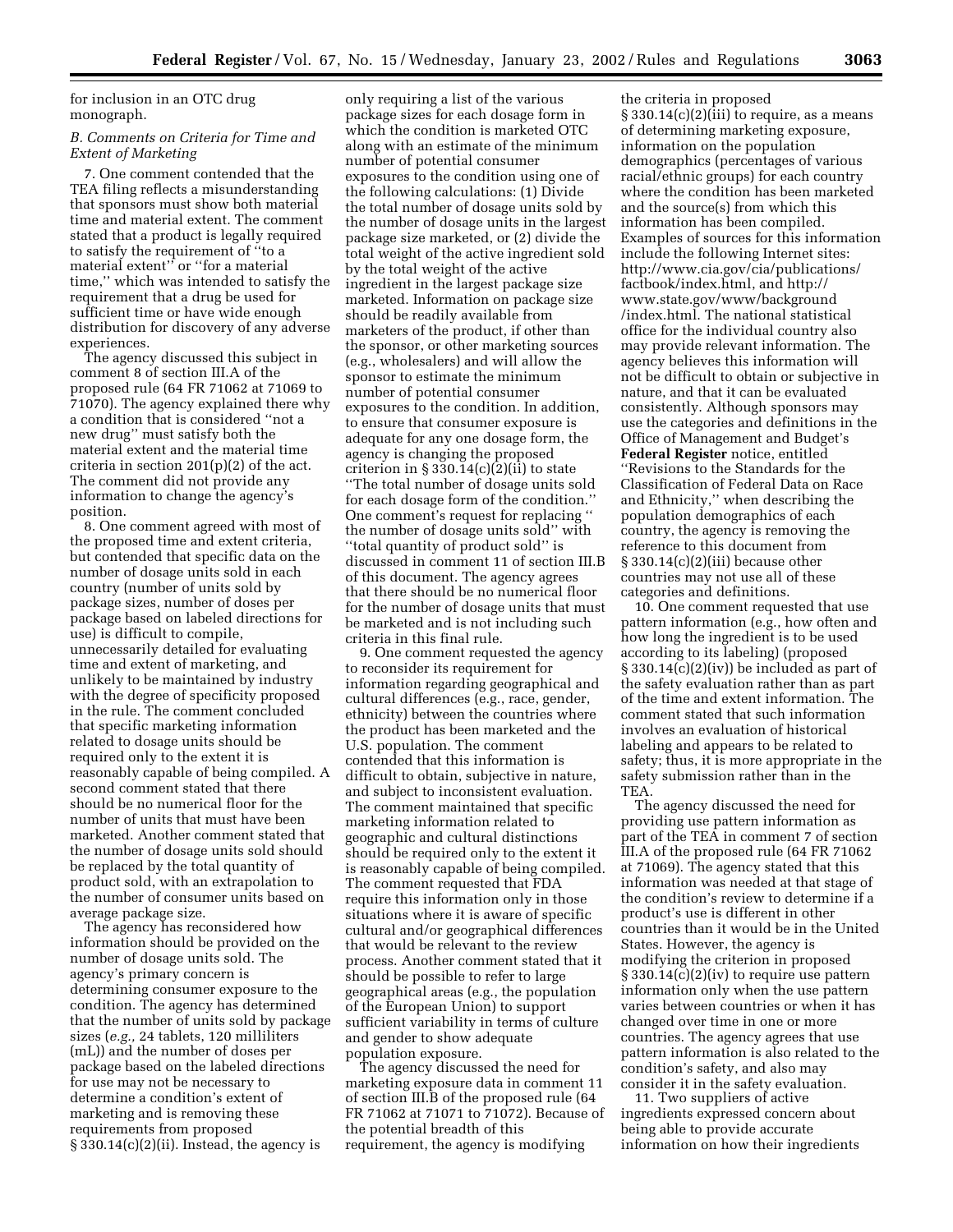are marketed in final form, the number of final product units sold, and the labeling or adverse event reports relevant to finished products. One supplier stated that it could provide information about the countries in which the active ingredients are sold and the quantities sold for OTC use, but that customers would be unlikely to provide their sales data. The comments asked FDA to accept sales and related information from active ingredient manufacturers as evidence of material time and material extent.

The agency has reconsidered the information requirements for a TEA. In addition to the revised requirements discussed in response to other comments, sponsors of TEAs who are manufacturers or suppliers of OTC active ingredients may provide dosage unit information as total weight of active ingredient sold (cumulative total for the specific condition being considered) for each country in which the condition is marketed. This revision to § 330.14(c)(2)(ii) provides active ingredient manufacturers a mechanism to provide pertinent sales data. The agency has also reduced the amount of labeling information that must be provided (see comment 14 of section III.B of this document). The agency discussed the availability of ADE information in the proposal (64 FR 71062 at 71070 to 71071) and the comment did not provide any basis to support changing this requirement.

12. One comment agreed with the importance of the objectives of the data requested in proposed § 330.14(c)(2), i.e., that detailed information from a number of countries addresses some of the ethnic, cultural, and racial variances that may exist among users in foreign markets and the relevance of this information to potential use of the product in the United States. However, the comment considered it burdensome to provide this information from all countries if the product is marketed in a large number of foreign countries. The comment suggested an alternate TEA requirement for products that have 5 years or more of continuous marketing in 50 or more countries and marketing for 20 years or more in one of the ''Tier 1'' countries for purposes of the export provisions of section 802(b)(1)(A) of the act (21 U.S.C. 382). These countries include Australia, Canada, Israel, Japan, New Zealand, Switzerland, South Africa, and the European Union (EU) or a country in the European Economic Area (the countries in the EU and the European Free Trade Association).

The comments suggested that sponsors meeting the threshold criteria would be permitted to select, after

consultation with FDA, six countries that represent both significant markets for the product and cultural diversity. The sponsor would then complete the TEA with information applicable to the six countries or, with FDA's agreement, obtain information by contacting public health officials and otherwise soliciting information on the type of marketing, patterns and conditions of use, and adverse drug experiences from product users in each selected country. The comment concluded that this approach should provide the necessary information for FDA to make its evaluation and provide sponsors the opportunity to consult with the agency to develop reasonable means to collect the information needed to assure FDA of the suitability of foreign-marketed conditions. Another comment stated that the information requested in proposed § 330.14(c)(1), (c)(2)(ii),  $(c)(2)(iv)$ , and  $(c)(3)$  is very difficult, if not impossible, for a manufacturer of the raw material to provide because only the manufacturers of finished products would be able to provide this information. The comment recommended that for classes of OTC drugs for which there are only qualitative instructions for use, such as for sunscreen and antidandruff products, the basic information required would be based on the number of kilograms of the active ingredient sold per year and per country for this intended drug use. In addition, the regulatory status of the ingredient in those countries that have specific legislation controlling the usage of the ingredient, and the maximum amount of the substance allowed to be marketed, would be provided. The comment recommended revisions to § 330.14(c)(1), (c)(2)(ii), (c)(2)(iv), and (c)(3) and the following new  $\S 330.14(c)(2)(vi)$  to allow certain products to comply with proposed § 330.14(c)(2)(ii):

For sunscreen and antidandruff OTC drugs in which there are no quantitative dosage instructions for the use of the products in the final monographs, list all countries that the drug is approved for use, what maximum concentrations are allowed, any restrictions on usage that are enforced, the number of kilograms sold per country (per year and cumulative), what known adverse effects have been reported and list the other drugs in the same OTC category that it has been combined with. This data to be supplied in tabulated form.

The comment further suggested that these modifications be limited to OTC sunscreen drugs that are permitted for use in annex VII of the EU Cosmetics Directive and the OTC antidandruff

drugs that are regulated as preservation materials in annex VI, or are for restricted use as indicated in annex III of the EU Cosmetics Directive for this purpose. The comment concluded that this approach should assure FDA that the active ingredients in these two classes have had a pedigree of peer review and/or a history of long usage in the EU. Another comment strongly supported annex VII of the EU Cosmetics Directive to demonstrate the safety and effectiveness of four sunscreen agents marketed in Europe.

Another comment contended that it should not be necessary to submit a TEA for an ingredient that has been sold in the United States [under an NDA] for a material time and extent, e.g., including ibuprofen in the internal analgesic monograph. The comment added that under the proposal the only information exempted is labeling from every country.

The agency agrees with the first comment that it may not be necessary to provide detailed information from each country in which a condition is marketed if the condition has extensive marketing in a large number of foreign countries. The agency is providing an alternate TEA requirement if a condition has been marketed OTC in five or more countries with a minimum of 5 continuous years of marketing in at least one country. Sponsors who have this extensive marketing experience for a condition should select at least five of these countries from which to submit information in accord with § 330.14(c)(2)(i) through (c)(2)(iv). Countries that are selected must include the country with a minimum of 5 continuous years of OTC marketing, countries that have the longest duration of marketing, and countries having the most support for extent of marketing, i.e., a large volume of sales with cultural diversity among users of the product. If the condition meets these criteria in countries listed in section 802(b)(l)(A) of the act, some of these countries should be included among the five selected. Sponsors should provide information from more than five countries if they believe that it is needed to support eligibility. Sponsors should explain the basis for the countries selected in the TEA. This alternate TEA requirement appears in  $\S 330.14(c)(4)$  of this final rule.

Even though sunscreen and antidandruff products are regulated differently by the EU, both are considered OTC drugs in the United States and are so regulated as part of the OTC drug monograph system. The agency recognizes that it may be difficult for manufacturers of the raw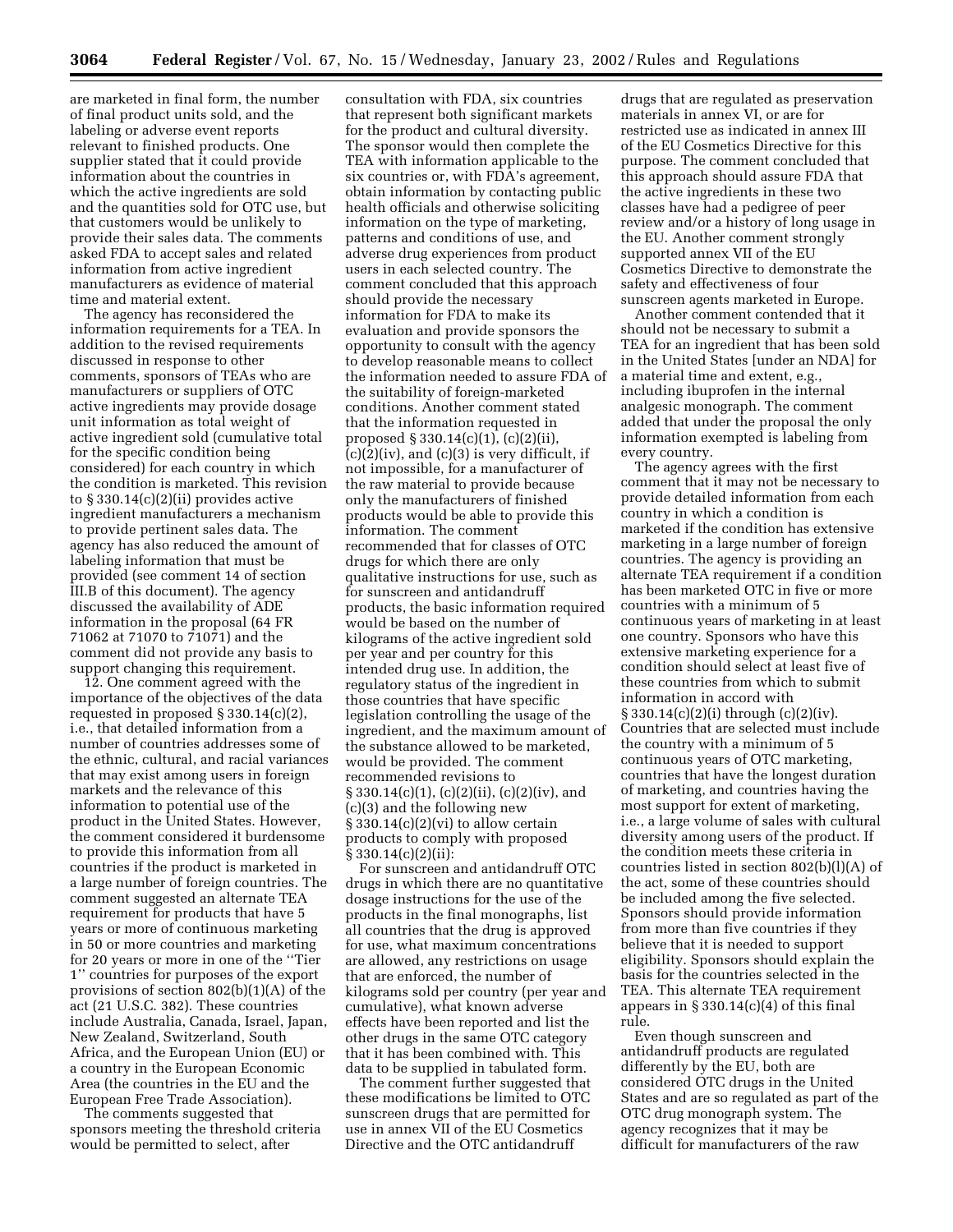material to obtain some of the information on finished products. Therefore, the agency is not requiring raw material manufacturers to provide the number of dosage units sold in each country (see comment 11 of section III.B of this document). The total weight of active ingredient sold per country (cumulative) for the intended use of the condition will be adequate, and the agency has revised proposed  $\S 330.14(c)(2)(ii)$  accordingly in this final rule. The other required information in the comment's proposed § 330.14(c)(2)(vi) is already included in other parts of the regulation. Therefore, the agency sees no need to adopt new § 330.14(c)(2)(vi).

The agency concludes that it is still necessary to submit a TEA for an ingredient already marketed OTC in the United States under an NDA because the agency needs to evaluate if the condition has been marketed to a material extent and for a material time whether the OTC marketing was in the United States or elsewhere. In the proposal (64 FR 71062 at 71081), the agency stated that information on marketing exposure (proposed  $\S 330.14(c)(2)(iii)$  and the length of time the condition has been marketed in each country accompanied by all labeling used during the marketing period (proposed  $\S 330.14(c)(3)$ ) need not be provided for OTC drugs that have been marketed for more than 5 years in the United States under an NDA. In this final rule, the agency is removing the requirements to submit certain information if the condition has more than 5 years marketing in the United States under an NDA including: (1) How the condition has been marketed  $(\S 330.14(c)(2)(i)), (2)$  a description of each country's system for identifying ADEs (§ 330.14(c)(2)(v)), and (3) all countries where the condition is marketed only as a prescription drug (§ 330.14(c)(5)). The agency is not requiring this information because the information needed to satisfy these requirements is obtainable from the NDA.

13. One comment urged that there not be a rigid and inflexible 5-year marketing requirement to determine material time prior to considering monograph status for an OTC drug active ingredient.

The agency discussed this subject in comment 6 of section III.A of the proposed rule (64 FR 71062 at 71069). The agency noted there that in response to the ANPRM a number of comments agreed with the proposed 5-year minimum requirement to satisfy marketing for a material time. The agency considers a minimum of 5 years

of OTC marketing experience a necessary duration of time to detect infrequent but serious ADEs that are occurring and, thus, provide an appropriate margin of safety. The comment did not provide any information to change the agency's position. However, the agency is modifying the eligibility criteria in proposed § 330.14(b)(3) (new § 330.14(b)(2)) by deleting the word ''countries'' to clarify that the minimum requirement is 5 continuous years of marketing in the same country. Although the agency recognizes that some conditions may be able to demonstrate marketing to a material extent from marketing in only one country, some conditions may not be able to do so. Therefore, the agency is adding the following sentence to the criteria in new section § 330.14(b)(2): ''Depending on the condition's extent of marketing in only one country with 5 continuous years of marketing, marketing in more than one country may be necessary.''

14. Two comments contended that marketing history (proposed § 330.14(c)(3)) will be difficult to obtain and requested the agency to limit information to a review of time and extent of marketing. One comment requested that specific marketing information related to historical product labeling be required only to the extent it is reasonably capable of being compiled.

The agency has reassessed the historical labeling requirements in proposed § 330.14(c)(3) and determined that the requirements can be modified. Because additional warning and direction information is most likely added over time rather than removed, the agency believes that a condition's current labeling will provide the appropriate, needed information. Therefore, the agency is revising proposed § 330.14(c)(3) to require that sponsors submit a statement of how long the condition has been marketed in each country and how long the current product labeling has been in use. In addition to providing a copy of the current product labeling, the sponsor should state whether that labeling has or has not been authorized, accepted, or approved by a regulatory body in each country where the condition is marketed.

### *C. Comments on Administrative Procedures*

15. Two comments stated that timeframes should be established for publication of proposed and final rules. Based on considerable delays in the rulemaking process, the comments

believed that the delay between publication of a proposed and final rule will not be minimal. Two comments urged the agency to institute specific timeframes for review of TEAs (one comment recommended 90 days) and safety and effectiveness submissions. The comments stated that the OTC drug review was implemented in 1972, and has yet to be completed and that some foreign ingredient petitions have languished before the agency for years. One comment expressed concern that submissions would continue to languish without specific review timeframes. The comment cited the agency's rationale in the proposed rule for not including review timeframes. The comment argued that it is the applicant's responsibility to ensure that submissions are prepared adequately and that it is unlikely that the agency will be overrun with applications upon implementation of the final rule. The comment stated that review timeframes would be in keeping with the goal of the Food and Drug Administration Modernization Act (FDAMA) to improve the efficiency of application review and that the agency has a public health obligation to ensure that applications are reviewed in a timely manner. The comments concluded that it is critical that timeframes be established if the agency does not permit interim marketing.

The agency agrees that TEAs and safety and effectiveness submissions should be reviewed in a timely manner consistent with the goal of improved efficiency. The Division of OTC Drug Products will be responsible for evaluating all TEAs and overseeing the progress of safety and effectiveness reviews. As differences will invariably occur in the quantity and quality of the TEA and GRAS/E submissions received, it is not possible to set exact timeframes for completing these reviews. The Division will strive to complete TEA evaluations within 90 to 180 days of receipt and will implement procedures to ensure that agency resources are used appropriately and result in timely action on safety and effectiveness submissions. The Division will contact the sponsor within 180 days about the status of its request.

The anticipated workload for reviewing these additional conditions is difficult to predict. The agency estimated in the proposal (64 FR 71062 at 71078 to 71079) and in this final rule that the number of TEAs submitted annually would be 50, with 30 approved, and with 3 subsequent safety and effectiveness submissions for each approved TEA. The agency received only one comment on these estimates to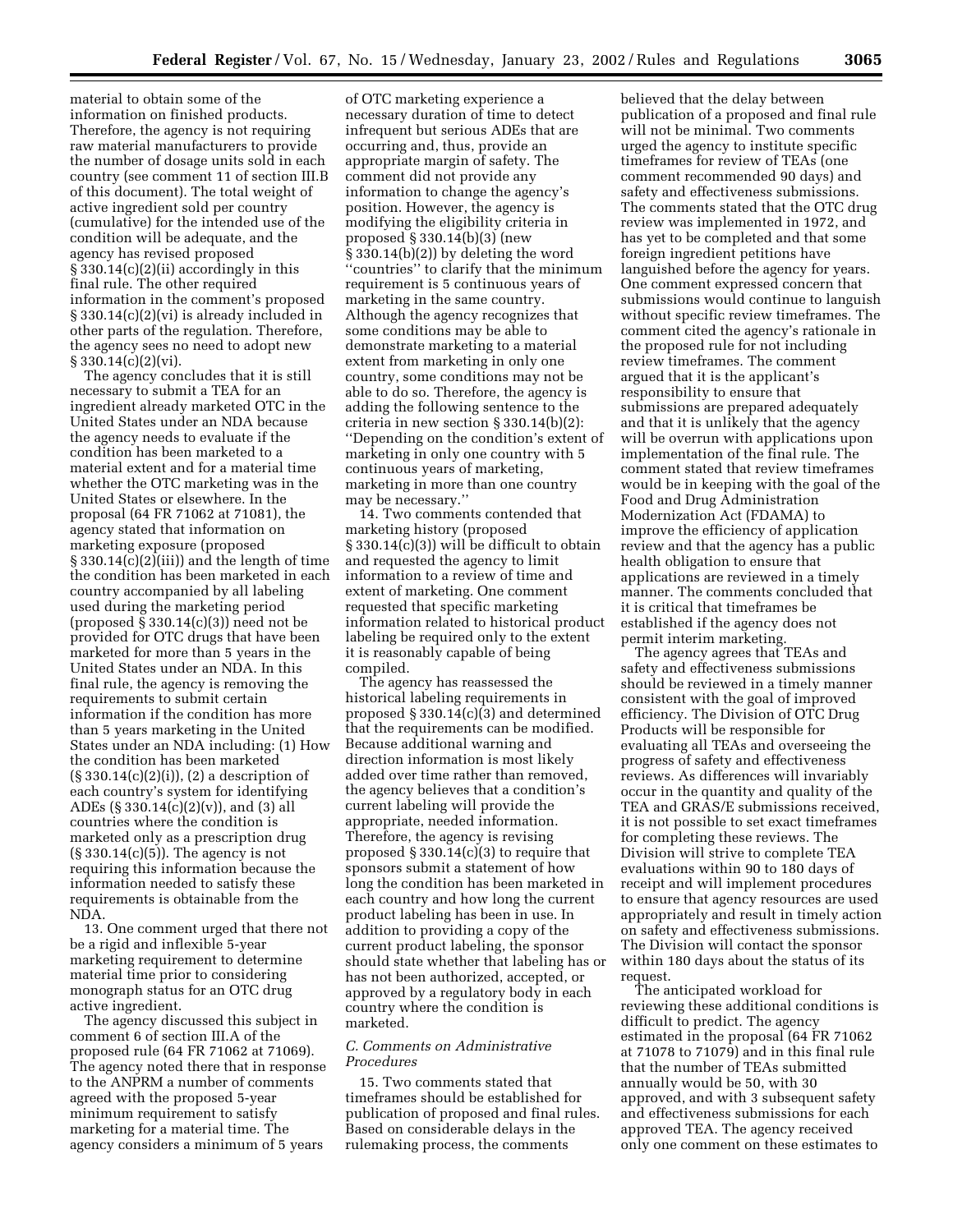help with its workload projections. That comment stated that it is unlikely that the agency will be overrun with applications upon implementation of the final rule. The agency notes that another comment from a foreign industry association representing the cosmetics, toiletries, perfumes, and detergent industry stated that it represented 350 member companies who produce cosmetic products for markets all over the world and that it has been waiting for this new process for a long time (Ref. 1). If a number of this association's members sponsor TEAs, the agency's workload estimates could be low. The agency predicts that as it gains experience with evaluating the foreign data, the speed of its reviews should increase. While the agency is currently unable to project the timeframe it will take to publish proposed rules, it anticipates that the time between proposed and final rules should be short, in many cases because the proposed action will be to add another ingredient to an already existing monograph for which the basic OTC labeling for the product is already established. When a new monograph and OTC drug product labeling is initially established, the agency anticipates that the timeframe between proposed and final rules may be somewhat longer.

16. One comment offered suggestions for streamlining the review process for TEAs and safety and effectiveness submissions. For TEAs, the comment suggested that the agency publish a guidance document to help ensure that the content and format of applications are submitted in a uniform matter. The comment stated that the agency could then use the refuse-to-file concept for applications that do not meet the basic requirements. For safety and effectiveness submissions, the comment fully supported voluntary use of accredited outside organizations or individuals, such as a third-party review program developed by the European Sunscreen Manufacturers Association (Ref. 2) or FDA's medical devices pilot program for third-party review of selected premarket notifications . The comment believed that the agency could implement such a program under the authority of FDAMA. Another comment also strongly supported third party review to reduce review time.

The agency may publish a guidance document to assist manufacturers to organize TEAs in a uniform manner. However, the agency did not want to delay publication of this final rule while developing that guidance document. In the meantime, sponsors should organize their TEA in the sequence in which

information is listed in § 330.14(c). The agency will not use a ''refuse-to-file'' concept (a threshold determination) for TEAs that do not meet the basic requirements. The agency will do a substantive review of all TEAs, and any TEA that does not contain the required information will result in the condition being found not eligible for consideration.

The agency used a third party review system (advisory review panels) for the original OTC drug review and states that it may use an advisory review panel in § 330.14(g) of the new procedures. When a third-party reviews the safety and effectiveness data, the agency still needs to do its own independent evaluation of the data. Therefore, in the new procedures in § 330.14(g), the agency states that it may evaluate the data in conjunction with the advisory review panel or on its own without using an advisory review panel. Both of these procedures are intended to reduce the overall review time. Based on the number of conditions submitted for review, the agency may consider other alternatives, as necessary, to review submissions in a timely manner.

17. Two comments requested confirmation that the agency would maintain the confidentiality of ineligible TEAs. One comment recommended that this information be returned to the applicant. The comments also requested confirmation that sales data identified by the company in an eligible TEA as trade secret or confidential would remain confidential under 18 U.S.C. 1905, 5 U.S.C. 552(b), or section 301(j) of the act (21 U.S.C. 331(j)). One comment stated that it is unclear whether the agency intends to notify the applicant if it does not agree with the request for confidential treatment. The comment requested that the agency clarify that it will give notice, consistent with 5 U.S.C. 552(b), so that applicants can determine whether to withdraw the information.

The procedures related to the confidentiality of a TEA are in § 330.14(d). FDA processes a TEA as confidential until a decision is made on the eligibility of the submitted condition for consideration in the OTC drug monograph system. If the condition is not found eligible, the agency will not place the TEA on public display. Only a letter from the agency to the applicant, stating why the condition was not found acceptable, will be placed on public display in the Dockets Management Branch. However, the agency cannot return the TEA to the applicant, but must retain it as the data upon which the agency made its decision.

If the condition is found eligible, the agency will place the TEA on public display after deletion of any information deemed confidential under 18 U.S.C. 1905, 5 U.S.C. 552(b), or 21 U.S.C. 331(j). This is similar to the process used for submissions to the advisory review panels under § 330.10(a)(2) of the OTC drug review administrative procedures. Under those procedures, when the agency published a panel's report (ANPRM) in the **Federal Register**, it stated in the notice that all of the information that had been submitted to the panel would be put on public display 30 days after the date of publication except to the extent that the person submitting it demonstrates that it falls within the confidentiality provisions of 18 U.S.C. 1905 or 21 U.S.C. 331(j). (Section 330.10(a)(2) has been updated to also include 5 U.S.C. 552(b).) None of the information submitted to the panels was specifically designated as confidential. Requests for confidentiality were to be submitted to the agency during that 30-day period for the agency to evaluate before placing the submissions on public display. Under the new procedures in § 330.14(d), a sponsor must identify what information in the TEA it considers confidential under the above statutory provisions. The agency's general philosophy is that most, if not all of the information in a TEA should be considered public information. As discussed below, the agency has revised the information requirements to take this into account.

The agency has determined that most of the required information would not be considered confidential in making an eligibility determination. Total sales figures covering a period of years historically have not been considered confidential in the OTC drug review process. The agency has determined that yearly sales figures do not need to be provided and has revised proposed § 330.14(c)(2)(ii) accordingly in this final rule. However, if a sponsor needs to provide yearly sales figures to explain something about the marketing of a condition, it should do so but should not expect the agency to keep the information confidential.

Section 330.10(a)(2) only requires a sponsor to provide a statement of the quantities of active ingredients of the drug product. It does not require inactive ingredient information and that information should not be provided unless it appears in the product's labeling. Information about a color or fragrance in the product is not required and should not be included in the TEA. Information about inactive ingredients generally is not considered confidential, because such information would appear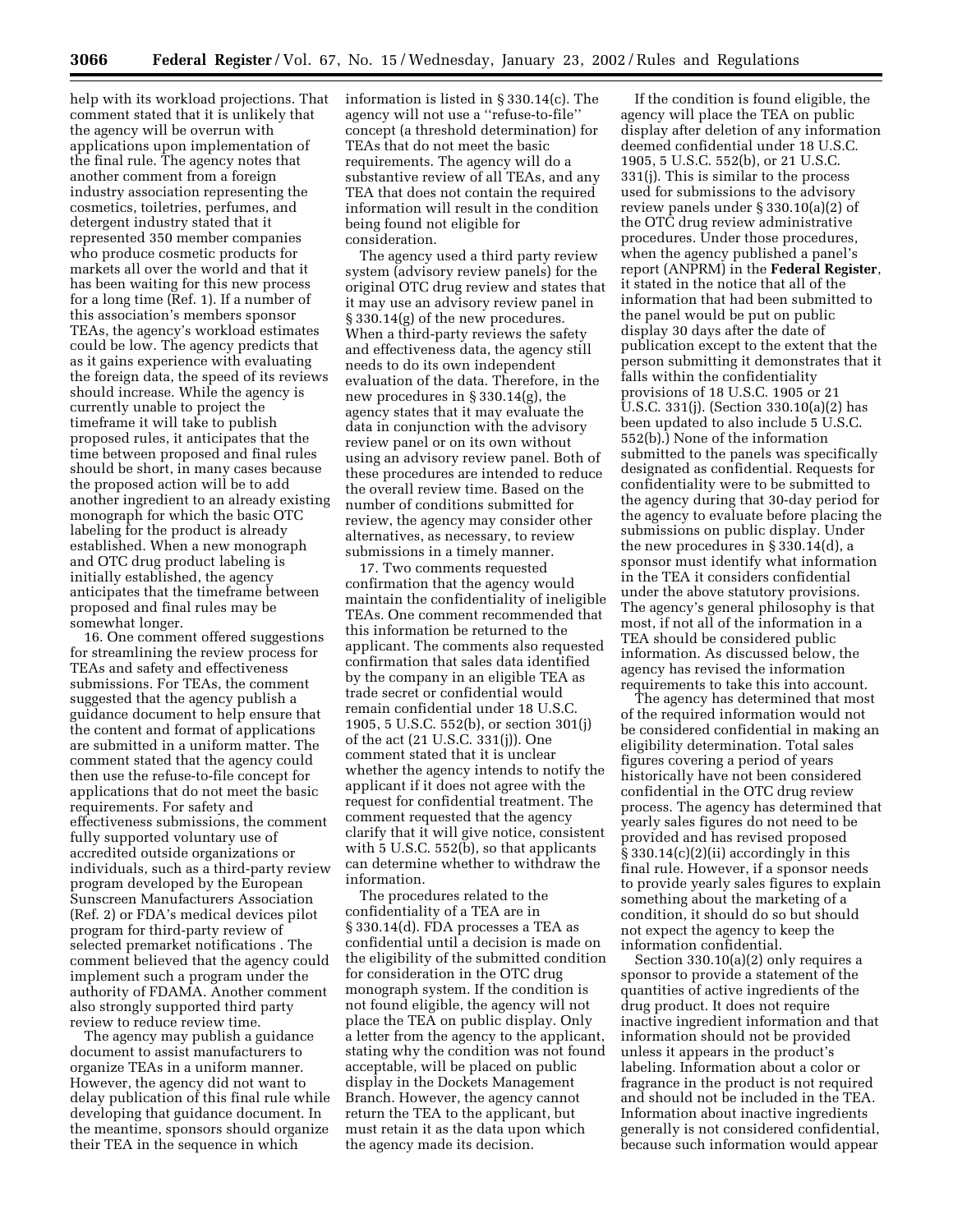in the labeling of the OTC drug or drugcosmetic product in the United States. If a specific manufacturing process is included in a TEA because that information is necessary to explain the product and that process relates to the ''product'' and not the ''active ingredient(s),'' it may be considered confidential, unless it has a bearing on the product's safety and effectiveness. Other than this limited situation, the agency does not anticipate that other information in a TEA will be considered confidential. The agency's view is that consideration for OTC drug monograph status is a public process and all information provided should be part of the public record if the condition is determined to be eligible. If the agency does not agree with a sponsor's request for confidential treatment of specific parts of a TEA, it intends to discuss the matter with the sponsor before placing the TEA on public display, just as it did with parts of the submissions made to the panels under the original OTC drug review.

18. One comment recommended that any advisory committees used to make GRAS/E determinations for foreign marketed products be comprised of experts with OTC drug experience, including experience outside of the United States. The comment stated that this is necessary to properly assess and appreciate the full implications of non-U.S. marketing and regulatory systems under which these ingredients may have been marketed.

The agency intends to use its Nonprescription Drugs Advisory Committee (NDAC) as the primary advisory committee to consider GRAS/ E determinations for foreign marketed products. NDAC will be supplemented by members from other committees as applicable to the subject matter being considered. These committee members will have OTC drug experience, some of which may include experience outside of the United States, depending on the composition of the agency's advisory committees, which changes yearly. The agency intends to allow sponsors to present information to inform advisory committees that consider GRAS/E determinations for foreign marketed products about the regulatory systems under which these ingredients may have been marketed.

19. One comment recommended that sponsors be tentatively notified if the condition can not be GRAS/E and be provided an opportunity to supplement their submission or withdraw it, rather than receiving notification from the agency that the condition is not GRAS/ E. The comment explained that a determination of not GRAS/E may be

inconsistent with the condition's regulatory status in other countries, and the sponsor should have the opportunity to withdraw the submission prior to a final agency decision.

The agency intends to use its established OTC drug review feedback procedures to notify sponsors and other interested parties who have submitted data and information in response to a notice of eligibility if a condition has been determined not to be GRAS/E. Parties can respond to a feedback letter and supplement their submissions. The agency may request a response within a specified timeframe in order to complete its review in a timely manner. A sponsor can also withdraw its request for the agency to consider its submission (which would not stop the agency from publishing its decision in the **Federal Register**), but the submission is part of a public docket and will not be returned. Parties will have another opportunity to respond when the agency publishes a notice of proposed rulemaking to include the condition in § 310.502 (21 CFR 310.502). (See § 330.14(g)(4) and (g)(5).)

20. One comment requested that the agency begin to accept TEAs pending the completion of the final rule. The comment based this request on the delay in issuing the final rule and numerous citizen petitions pending before the agency. The comment stated that such actions would be consistent with notifications for Generally Recognized as Safe (GRAS) status for food substances under the agency's proposed rule for GRAS notifications. The comment also requested that the agency equitably resolve its back log of citizen petitions by giving priority to those petitions which have been pending for more than 10 years.

The agency decided not to accept TEAs prior to completion of the final rule so that all TEAs that are submitted will be in the format required by this final rule. Likewise, the agency will be responding to the pending citizen petitions (for considering certain foreign conditions for OTC drug monographs) by telling the petitioners to submit TEAs with the required information in the proper format. A petitioner should be able to readily convert their petition to a TEA and submit it to the agency to begin the review process. TEAs will generally be reviewed in the order they are received. However, if the petitioners convert their pending citizen petitions to TEAs and submit them within 120 days of the publication date of this final rule, the agency will give these TEAs priority review.

#### *D. Comments on Marketing Policy*

21. A number of comments disagreed with the agency's proposed marketing policy. The comments requested that the agency allow interim marketing at different times: (1) Once the condition has been determined eligible for consideration, or (2) once the condition has been proposed in the **Federal Register** as GRAS/E and a United States Pharmacopeia (USP) monograph is in place. The comments stated that interim marketing has existed for U.S. marketed products under the OTC drug review, there is precedent for extension of the practice under the new criteria, and most conditions submitted for consideration will pose no greater risk than category III ingredients currently marketed or marketed over the last 25 years. The comments stated the principles of administrative law require the agency to apply practices consistently between similar products with similar circumstances. One comment concluded that, at a minimum, the agency should consider requests for interim marketing as part of the TEA and approve such marketing on a case-by-case basis. Another comment added that there is a need for access to a broader range of safe and effective OTC sunscreen ingredients and the agency should distinguish these ingredients. The comment believed interim marketing for sunscreens and other topical products should be available if the condition has been cleared for safety by an appropriate foreign governmental body such as the Scientific Committee on Cosmetics and Non-Food Products (SCCNFP) in Europe.

One comment believed that the prohibition against interim marketing would inappropriately bar the marketing of a product that is not a ''new drug'' and would be inconsistent with the agency's current enforcement policy regarding interim marketing of products currently under consideration in the OTC drug monograph system. Two comments claimed that a condition marketed after it has been proposed in **Federal Register** as GRAS/E does not constitute a ''new drug'' under the statutory definition. One comment maintained that a condition is legally no longer a new drug once it has been found to be GRAS/E and been determined to be marketed to a material extent and for a material time. The comments stated that there is no statutory authority for the agency to prevent the marketing of a product that is not a new drug, and that the agency has no legal basis for taking enforcement action against the marketing of such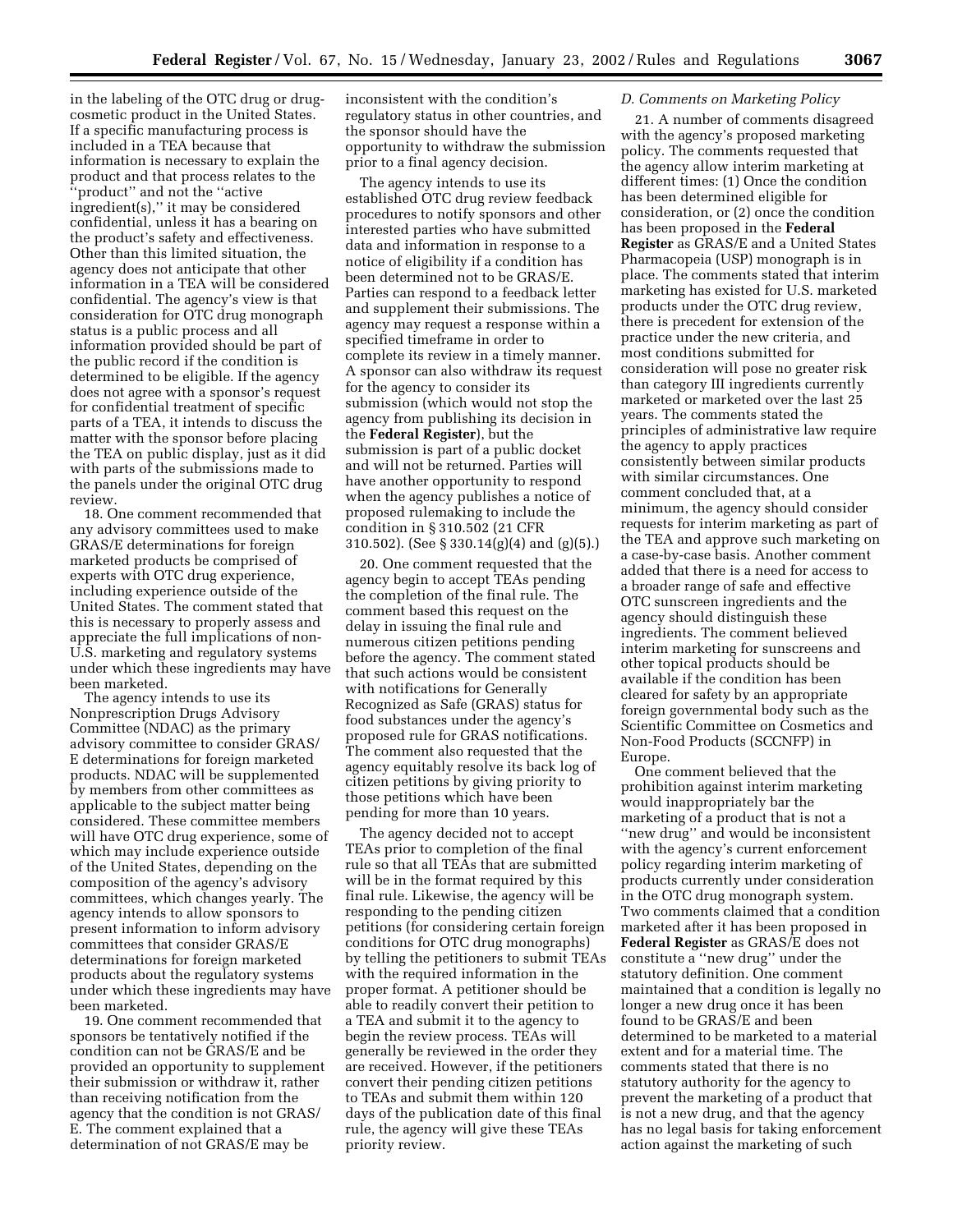products. The comment concluded that once a proposed monograph amendment is published in the **Federal Register**, there is no sound policy basis for permitting the marketing of conditions with U.S. marketing history and not permitting marketing of conditions with foreign marketing history.

Other comments contended it was not necessary to only allow marketing under final OTC drug monographs. One comment contended that it is not clear whether foreign marketed OTC products would present any greater risk than domestic products at the same stage of review. The comment added that to prohibit interim marketing implies that public comment on safety and effectiveness is required to validate the agency's conclusions. The comment maintained that this position is inconsistent with the agency's expert role of safeguarding the public health. Two comments disagreed that marketing only under a final OTC drug monograph would allow for a thorough public consideration of any safety and effectiveness issues that might arise before marketing begins. One comment stated that the examples given by the agency of topically applied ingredients with prior safety concerns was not persuasive. The comment noted that the safety concerns were not so significant as to prevent OTC marketing of those ingredients under less stringent criteria than currently proposed.

One comment believed that requiring completion of a USP monograph should not be a reason to limit marketing to only under a final monograph. The comment acknowledged the importance of establishing USP monograph standards for OTC drug active ingredients, but objected to the requirement since the agency has not required USP monographs prior to the marketing of active ingredients already under consideration in the OTC drug review.

Two comments disagreed with the agency's statement that marketing only under a final OTC drug monograph would allow manufacturers to avoid expensive relabeling when changes occur between the proposal and the final rule. One comment argued that it is not FDA's place to make business decisions for industry, which might in fact conclude that the marketing potential of the product is worth the risk. The comment added that all manufacturers of OTC drug products that are not yet subject to a final monograph face the same risk. The comments concluded that it should be left up to OTC manufacturers to determine whether the revenue and

product recognition lost from any proposed restrictions on interim marketing would outweigh any potential costs of relabeling.

The agency agrees that the interim marketing policy should be consistent between similar marketed products. Conditions that were reviewed by the OTC advisory review panels were allowed to be marketed during the course of the review if they had been marketed OTC in the United States when the review began. Conditions that were not marketed OTC in the United States when the review began could not be marketed until a panel's report was published in the **Federal Register** and the agency did not disagree with the panel's recommendations (see 21 CFR 330.13). When a new condition was submitted for consideration after a panel's report was published and before a TFM was published, the agency usually addressed the status of that condition in the TFM. The agency stated in the TFM that marketing may begin with publication of the TFM or not until public comments were received on the TFM and a notice of enforcement policy was published in the **Federal Register** allowing marketing to begin. A similar procedure was used if a new condition was proposed for inclusion in a monograph after the TFM was published but before a final monograph was issued. Interim marketing was usually allowed because of the period of time projected before the final rule would issue.

For those OTC drug monographs that are not final yet and where finalization is not imminent, after the agency has evaluated the comments to a proposed rule to include a new condition in a TFM as GRAS/E and the agency has not changed its position as a result of the comments, the agency will then publish a notice of enforcement policy to allow interim marketing. This enforcement notice will be similar to those used in the original OTC drug review and will allow marketing to begin pending completion of the final monograph subject to the risk that the agency may, prior to or in the final monograph, adopt a different position that could require relabeling, recall, or other regulatory action. However, interim marketing will not be allowed if USP–NF compendial monograph standards for the condition do not exist.

For those conditions proposed to be included in a final OTC drug monograph or where a monograph for the condition does not exist and a new monograph is being proposed, interim marketing will not be allowed. It will first be necessary to seek public comment on the amendment to a final

monograph or whether a new monograph should be established. The agency will not issue an enforcement notice under these circumstances because it takes the same amount of time and agency resources to resolve any outstanding issues and to proceed directly to issuance of a final rule.

22. One comment expressed concern that the proposed eligibility criteria would require the submission of an NDA or TEA for even a slight variation of a monograph product. The comment cited examples that could trigger the requirement of an NDA or TEA, such as a simple combination of two well established OTC drug ingredients or immaterial changes in dosage form or concentration. The comment argued that a condition not authorized by a final monograph is not automatically a ''new drug'' and the agency has the discretion under 21 CFR 310.3(h), to recognize that not all new conditions make a product ''new.'' The comment concluded that the agency should reaffirm its authority to authorize interim marketing for both pre-1972 and post-1972 non-monograph conditions, consistent with its practice of issuing notices of enforcement policy for products that are the same as monograph products but for immaterial changes in such characteristics as dosage form or concentration.

Variations from a monograph product or a condition being considered may or may not trigger the need for a TEA or NDA. A combination of two well established OTC drug ingredients that is not included in an existing OTC drug monograph or that has not been marketed in the United States would need a TEA. If one of the ingredients is marketed under an NDA, the product is considered a new drug and the combination would need an NDA. A TEA could be submitted for a change in concentration outside that included in an existing OTC drug monograph if that concentration has foreign marketing experience that meet the eligibility criteria. Information would be needed to support the safety and benefit of a higher concentration (as occurred with hydrocortisone for external analgesic use in the original OTC drug review) or the effectiveness of a lower concentration. If a condition marketed in one foreign country at one concentration is found eligible to be reviewed, another sponsor using a different concentration in another country may wish to submit a TEA and request that both concentrations be evaluated simultaneously.

Most OTC drug monographs for oral products are not dosage form specific. Most OTC drug monographs for topical products also are not dosage form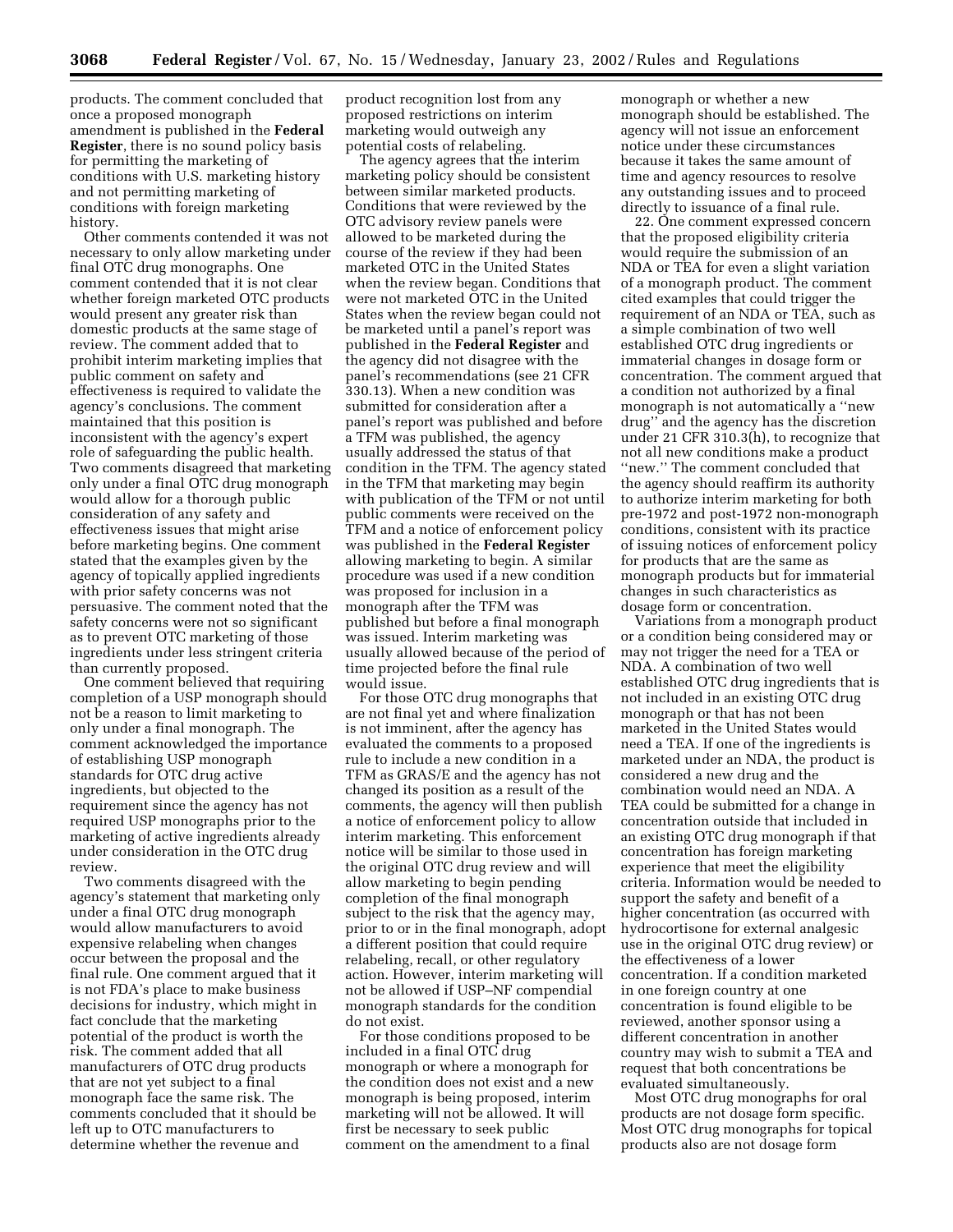specific and may state that the product is in a dosage form such as a cream, gel, lotion, or ointment. Some OTC drug monographs for topical products are dosage form specific and state that particular ingredients must be in a specific vehicle, e.g., in a suitable water soluble or oleaginous ointment base. Even this specific requirement would allow some flexibility for minor changes in the dosage form. Depending on the OTC drug monograph involved, any interim marketing policy for additional conditions in § 330.14(h), will address the dosage form concentration, and other information of the condition being allowed interim marketing status.

### *E. Comments on Safety and Effectiveness*

23. One comment believed that the absence of adverse experience reporting systems in foreign countries for either drugs or cosmetics should not preclude a condition from being considered GRAS/E. The comment added that there is nothing in the act or FDA regulations that makes the absence of such information determinative of a condition's status.

The agency agrees that the absence of an adverse experience reporting system in a foreign country for drugs or cosmetics does not necessarily mean that a condition cannot be GRAS/E. The GRAS/E determination will be based on the overall quality of the data and information presented to substantiate safety and effectiveness.

### *F. Comments on Specific Active Ingredients*

24. One comment requested that the agency reverse the category II status of the sunscreen ingredient 3-(4 methylbenzylidene)-camphor (Eusolex 6300) and permit its marketing upon publication of the final rule. The comment based this request upon its updated citizen petition that addresses the eligibility criteria in the proposed rule and an established USP monograph for 3-(4-methylbenzylidene)-camphor. The comment asserted that the agency's decision to place Eusolex 6300 in category II and the subsequent 20 year delay in addressing the foreign marketing data in their citizen petition raise serious legal concerns under section 10 of the Administrative Procedure Act.

This comment is not directly related to this final rule. The agency discussed the status of this ingredient and its pending citizen petition in both the TMF (58 FR 28194 at 28210 to 28211, May 12, 1993) and the final monograph (64 FR 27666 at 27669 to 27670, May 21, 1999) for OTC sunscreen drug products,

stating that a decision was needed on the use of foreign marketing data before this ingredient would be considered for inclusion in that monograph. With publication of this final rule, the sponsor may now submit a TEA for FDA to determine whether the condition is eligible for consideration in the OTC drug monograph system.

### **IV. Legal Authority**

This final rule amending the agency's regulations to include criteria for additional conditions and procedures for classifying OTC drugs as GRAS/E and not misbranded is authorized by the act. Since passage of the act in 1938, submission of an NDA has been required before marketing a new drug (21 U.S.C. 355). Section 201(p) of the act defines a new drug as:

(1) Any drug  $*$   $*$  is the composition of which is such that such drug is not generally recognized, among experts qualified by scientific training and experience to evaluate the safety and effectiveness of drugs, as safe and effective for use under the conditions prescribed, recommended, or suggested in the labeling thereof, \* \* \* or (2) Any drug \* \* \* the composition of which is such that such drug, as a result of investigations to determine its safety and effectiveness for use under such conditions, has become so recognized, but which has not, otherwise than in such investigations, been used to a material extent or for a material time under such conditions. To market a new drug, an NDA must be submitted to, and approved by, FDA before marketing. Only drugs that are not new drugs may be covered by an OTC drug monograph. Section 701(a) of the act (21 U.S.C. 371(a)) authorizes FDA to issue regulations for the efficient enforcement of the act. FDA's regulations under part 330 outline the requirements for OTC human drugs that are GRAS/E and not misbranded. New § 330.14 adds additional requirements.

# **V. Analysis of Impacts**

FDA has examined the impacts of this final rule under Executive Order 12866, the Regulatory Flexibility Act (5 U.S.C. 601–612) (as amended by subtitle D of the Small Business Regulatory Fairness Act of 1996 (Public Law 104–121)), and the Unfunded Mandates Reform Act of 1995 (Public Law 104–4). Executive Order 12866 directs agencies to assess all costs and benefits of available regulatory alternatives and, when regulation is necessary, to select regulatory approaches that maximize net benefits (including potential economic, environmental, public health and safety, and other advantages; and distributive impacts; and equity). Under the Regulatory Flexibility Act, if a rule has a significant economic impact on a

substantial number of small entities, an agency must analyze regulatory options that would minimize any significant impact of the rule on small entities. Section 202(a) of the Unfunded Mandates Reform Act requires that agencies prepare a written statement and economic analysis before proposing any rule that may result in an expenditure of \$100 million (adjusted annually for inflation) in any one year by State, local, and tribal governments, in the aggregate, or by the private sector.

The agency believes that this final rule is consistent with the regulatory philosophy and principles identified in the Executive order. Office of Management and Budget (OMB) has determined that this final rule is a significant regulatory action as defined by the Executive order and so is subject to review. Although the agency does not believe that this rule will have a significant economic impact on a substantial number of small entities, there is some uncertainty with respect to the estimated future impact. Thus, a regulatory flexibility analysis is presented below.

### *A. Regulatory Benefits*

The purpose of this final rule is to establish criteria and procedures by which OTC conditions may become eligible for consideration in the OTC drug monograph system. Currently, a sponsor wishing to introduce into the United States an OTC drug condition marketed solely in a foreign country must prepare and submit an NDA. Likewise, companies with OTC drugs initially marketed in the United States after the 1972 initiation of the OTC drug review must have an NDA. This final rule provides procedures for these NDA drugs to become eligible for inclusion in the OTC drug monograph system by first submitting a TEA to show marketing ''to a material extent'' and ''for a material time.'' Once determined eligible, safety and effectiveness data would be submitted and evaluated. This two-step process allows sponsors to demonstrate that eligibility criteria are met before having to expend resources to prepare safety and effectiveness data.

The flexibility to market drug products under FDA's OTC drug monograph system provides an overall net benefit to the companies seeking to use this approach, as well as to the American public. One important benefit to sponsoring companies is the saving of NDA user fees. The Prescription Drug User Fee Act (21 U.S.C. 379h) requires a one-time application fee for each NDA submitted, and yearly product and establishment fees, as applicable, for each NDA approved. For FY 2000, these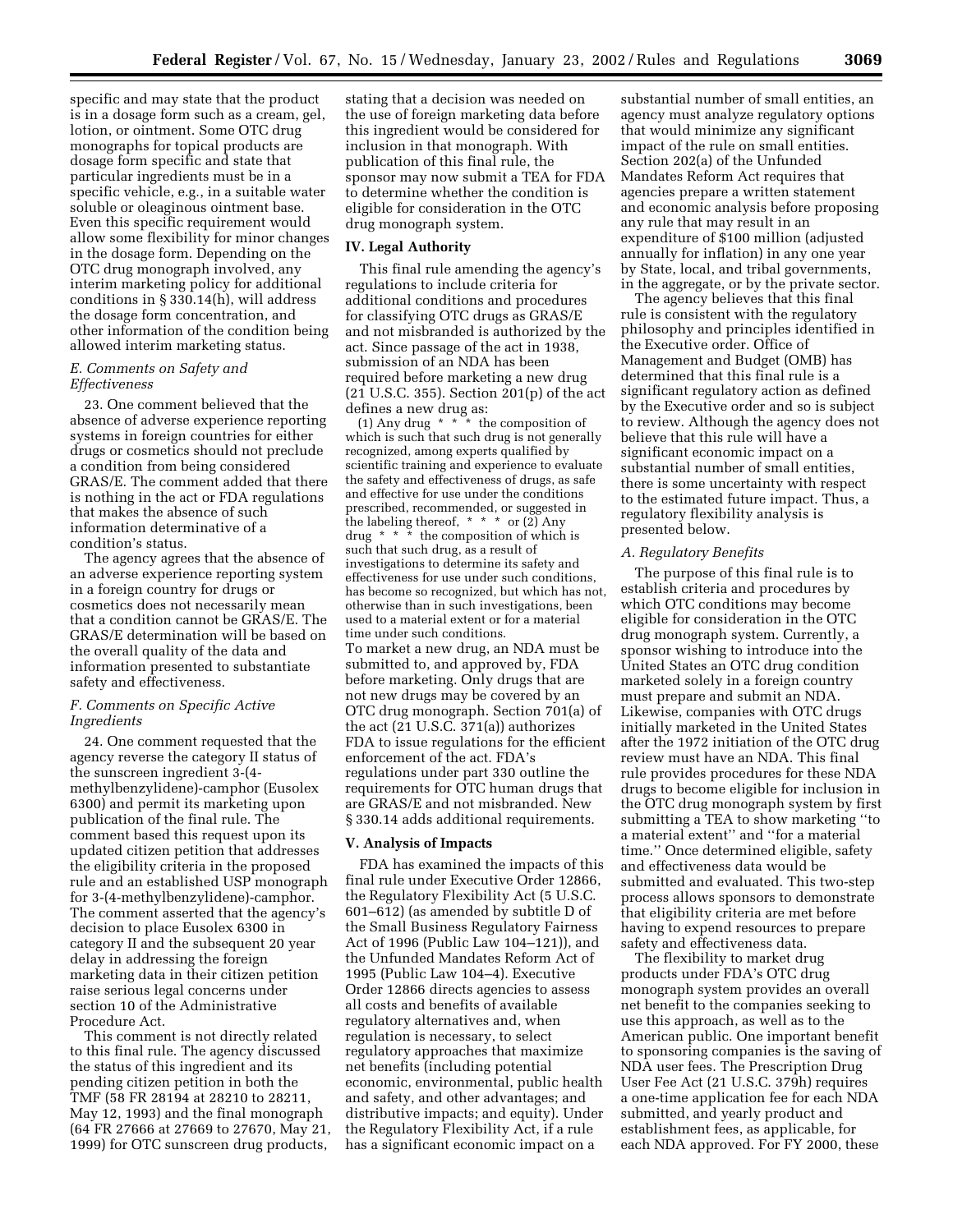fees are \$285,740 (applications with clinical data), \$19,959, and \$141,971, respectively. Therefore, one-time user fees of \$285,740, and ongoing fees of up to \$161,930 (\$19,959 + \$141,971) are avoided if the company can establish that the condition should be included in an OTC drug monograph.

Also, most manufacturers would experience a paperwork savings when seeking OTC drug monograph status instead of an NDA. For example, in most instances, the manufacturing controls information needed for submitting an NDA is not required for a monograph submission. Ongoing reporting requirements associated with periodic and annual reports are also avoided. Based on previous estimates of the paperwork hours needed to comply with these requirements and assuming a 33 percent reduction in paperwork activities, FDA estimates that eliminating manufacturing controls information from an application would bring a one-time savings of approximately 530 hours and an annual savings of 40 hours per submission. Applying the 1999 labor rate of \$33.95 per hour for an industrial engineer (Ref. 3) (with a 40 percent adjustment for benefits), these one-time savings are approximately \$17,994 (530 x \$33.95/ hour) per submission. Likewise, using the 1999 professional and managerial labor rate of \$27.90 per hour (Ref. 3) (including a 40 percent benefit rate), the ongoing savings from the elimination of periodic and annual reports would equal approximately \$1,116 (40 x \$27.90/hour) per product.

Moreover, once a condition has been included in an OTC drug monograph, other companies could achieve similar benefits, as they would be permitted to enter the marketplace without submitting an NDA or an abbreviated NDA (ANDA), hereafter referred to as an application. These companies would also avoid the costs associated with achieving the inclusion of a condition in a monograph. In addition, these companies, as well as the sponsoring companies, would be permitted to market variations of a product, such as different product concentrations or dosage forms, if allowed by the monograph, saving the cost of an application or supplement when required.

Consumers would also benefit from this rule. As conditions not previously marketed in the United States obtain OTC drug monograph status, a greater selection of OTC drug products would become available. In addition, competition from these additional products may restrain prices for the entire product class.

### *B. Regulatory Costs*

FDA estimates that the information needed for a TEA to meet the eligibility criteria for ''material time'' and ''material extent'' would take firms approximately 480 hours to prepare. Using the 1999 professional and managerial labor rate of \$27.90 per hour (Ref. 3) (including a 40 percent benefit rate), this cost amounts to approximately \$13,392 (480 hours x \$27.90/hour) per submission. The costs associated with requiring publication in an official compendium, where applicable, would be minimal as similar information is often prepared for publication in a foreign pharmacopeia and most companies already have such standards as part of their manufacturing quality control procedures.

Considering the potential one-time cost savings described above of \$303,734 (\$285,740 + \$17,994) associated with prescription drug user fees and reduced reporting requirements, FDA calculates a one-time net cost savings to industry of up to \$290,342 (\$303,734 - \$13,392) per submission. Future yearly cost savings could total \$21,075 (\$19,959 + \$1,116) per product and \$141,971 per establishment if this were the establishment's only product. Accordingly, FDA estimates that if it receives 25 to 50 TEA submissions a year, the industry would save between \$7.3 million and \$14.5 million in onetime costs alone. The agency notes, however, that companies would submit conditions for OTC drug monograph status only where it would be profitable for them to do so.

Since 1991, the agency has approved six requests for the inclusion of post-1972 U.S. OTC drug conditions in a monograph. Four of these requests consisted of a previously unapproved concentration, dosage form, dual claim, and product combination without OTC marketing experience. Similar conditions are not allowed under the final rule without a minimum of 5 continuous years of adequate OTC marketing experience. These manufacturers would need to either market their product under an application for 5 years in the United States or have 5 years of sufficient marketing experience abroad to qualify for inclusion in a monograph. Accordingly, this rule could result in lost sales dollars for those few future applicants who, in the absence of this rule, might have successfully petitioned FDA to have a product with less than 5 years marketing experience included in a monograph. Likewise, other manufacturers would have to wait until

either the agency includes the condition in a final monograph publication, or the agency evaluates the comments to a proposed rule to include a new condition in a TFM GRAS/E and then publishes a notice of enforcement policy allowing interim marketing, before they could market the product or a product variation without an application. Due to the limited number of requests approved to date, it is unlikely that many manufacturers will be significantly affected by these requirements.

### *C. Small Business Analysis*

Although the agency believes that this rule is unlikely to have a significant economic impact on a substantial number of small entities, FDA is uncertain about the extent of the future impact. Therefore, the following regulatory flexibility analysis has been prepared.

1. Description and Objective of the Final Rule

As stated elsewhere in this preamble, the final rule makes it easier to market certain OTC drug products in the United States by amending current FDA regulations to include additional criteria and procedures by which OTC conditions may become eligible for consideration in the OTC drug monograph system. The additional criteria and procedures specify how OTC drugs initially marketed in the United States after the OTC drug review began in 1972 and OTC drugs without any U.S. marketing experience can meet the monograph eligibility requirements. Once eligibility has been determined for a particular condition, safety and effectiveness data are evaluated.

2. Description and Estimate of the Number of Small Entities

Census data provide aggregate industry statistics on the number of manufacturers of pharmaceutical preparations, but do not distinguish between manufacturers of prescription and OTC drug products. According to the Small Business Administration (SBA), manufacturers of pharmaceutical preparations with 750 or fewer employees are considered small entities. The U.S. Census does not disclose data on the number of drug manufacturing firms by employment size, but between 92 and 96 percent of drug manufacturing establishments, or approximately 650 establishments, are small under this definition (Ref. 4). Although the number of firms that are small would be less than the number of establishments, FDA still concludes that the majority of pharmaceutical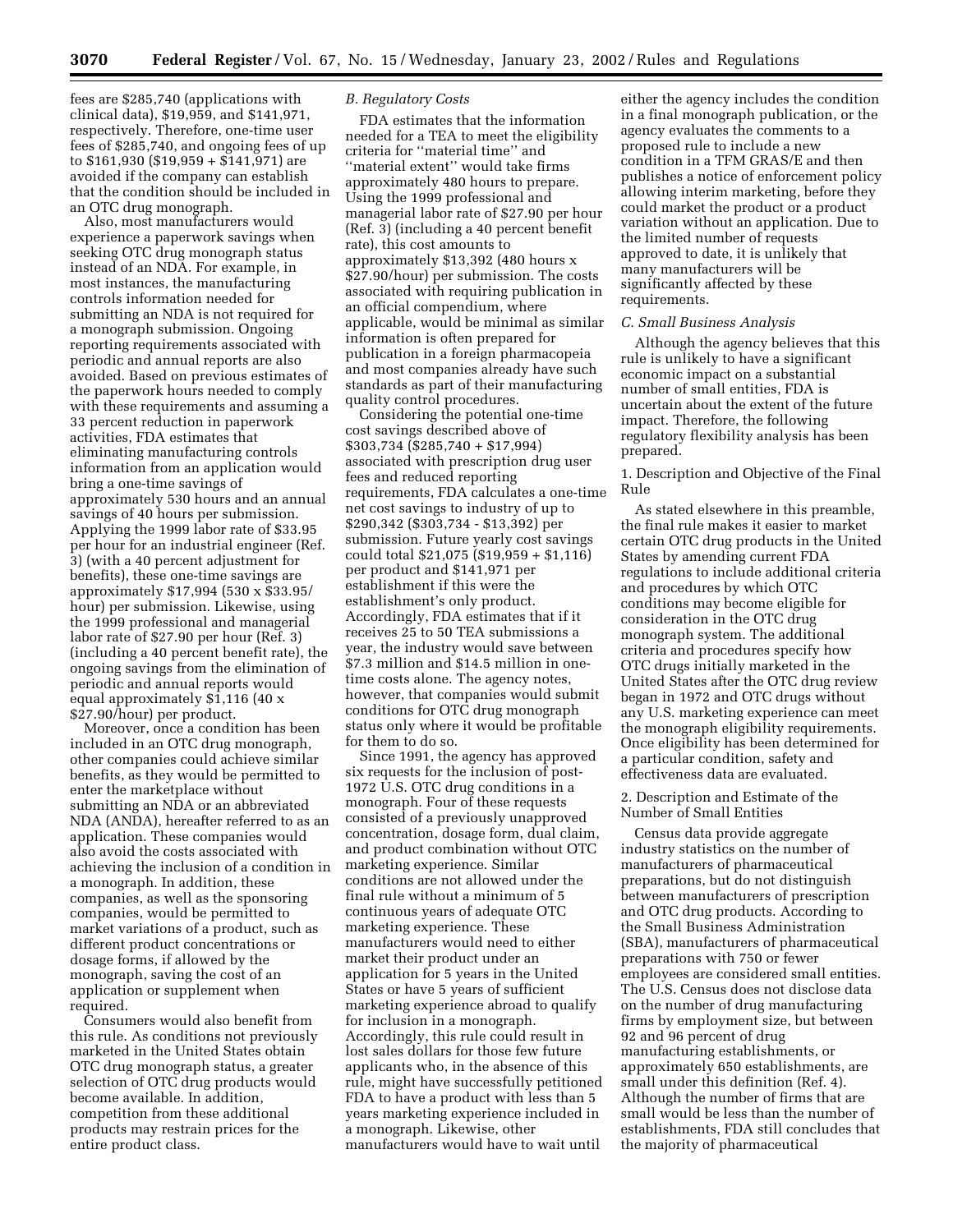preparation manufacturing firms are small entities.

In addition, the agency finds that at least 400 firms manufacture U.S. marketed OTC drug products. Using the SBA size designation, 31 percent of these firms are large, 46 percent are small, and size data are not available for the remaining 23 percent. Therefore, approximately 184 to 276 of the affected manufacturing firms may be considered small. The agency cannot project how many of these OTC drug manufacturers would submit a TEA for consideration of an additional condition in the OTC drug monograph system.

3. Description of Reporting, Recordkeeping, and Other Compliance Requirements

To demonstrate eligibility for consideration in the OTC drug monograph system, sponsors must submit data in a TEA showing that the condition has been marketed ''for a material time'' and ''to a material extent.'' All companies who choose to be considered in the OTC drug monograph system must submit these data. FDA expects that all sponsoring companies employ or have ready access to individuals who possess the skills necessary for this data preparation.

4. Identification of Federal Rules that Duplicate, Overlap, or Conflict With the Final Rule

The agency is not aware of any relevant Federal rules that may duplicate, overlap, or conflict with the final rule.

### 5. Impact on Small Entities

As described above, some manufacturers could be adversely affected by the 5-year material extent and material time requirements, causing a loss in future sales dollars. The agency cannot quantify this impact. However, based on the limited number of post-1972 conditions approved to date that would not have met the 5-year material extent and material time requirements, FDA believes that few manufacturers will be significantly affected.

#### 6. Analysis of Alternatives

In developing the requirements of this rule, the agency considered two alternatives. Initially, FDA contemplated a one-step evaluation process, where sponsors would submit safety and effectiveness data concurrently with their TEA. However, the agency decided that this process would be less efficient because it would require sponsoring companies to expend resources to prepare safety and effectiveness data before the agency

determines whether eligibility criteria have been met.

The agency also considered allowing manufacturers of post-1972 U.S. OTC drugs to market prior to inclusion in a final OTC drug monograph, as long as the agency had tentatively determined that the condition is GRAS/E. However, to allow for thorough public consideration of any safety and effectiveness issues that might arise before broad marketing of the condition begins under the OTC drug monograph system, the agency proposed that interim marketing should not be allowed under the OTC drug monograph system either for post-1972 U.S. conditions or for conditions with no previous U.S. marketing experience. Under this final rule, the agency has determined for those OTC drug monographs that are not final yet and where finalization is not imminent, after the agency has evaluated the comments to a proposed rule to include a new condition in a TFM as GRAS/E and the agency has not changed its position as a result of the comments, that it will then publish a notice of enforcement policy to allow interim marketing. This enforcement notice will be similar to those used in the original OTC drug review and will allow marketing to begin pending completion of the final monograph subject to the risk that the agency may, prior to or in the final monograph, adopt a different position that could require relabeling, recall, or other regulatory action. Interim marketing under these circumstances will also be dependent upon completion of official USP–NF monograph standards, as discussed above. For those conditions proposed to be included in a final OTC drug monograph or where a monograph for the condition does not exist and a new monograph is being proposed, interim marketing will not be allowed. Under these circumstances, the agency expects that it would take the same amount of time to include the condition in a final monograph as it would to publish an enforcement notice.

#### 7. Response to Comments

In response to public comment, the agency simplified the TEA criteria and decided to publish an enforcement notice to permit interim marketing when the finalization of the OTC drug monograph is not imminent, after the agency has evaluated the comments to a proposed rule to include a new condition in a TFM and the agency has not changed its position as a result of the comments. Several comments stated that the TEA is unduly burdensome because the required information is both unnecessarily detailed and difficult to

compile. The final rule modifies how information should be provided on the number of dosage units sold, clarifies the criteria for determining marketing exposure, and revises the historical labeling requirements. These changes will further define the information that is necessary for the agency to determine whether the condition has been marketed to a material extent and for a material time. The agency still estimates that it will take 480 hours to prepare a TEA.

A number of comments disagreed with the proposed interim marketing policy. The comments asserted that interim marketing should be allowed, and that it should be left up to individual OTC manufacturers to determine whether the revenue and product recognition lost from the proposed restrictions on interim marketing would outweigh any potential costs of relabeling resulting from the final monograph. Therefore, for those OTC drug monographs that are not final yet and where finalization is not imminent, after the agency has evaluated the comments to a proposed rule to include a new condition in a TFM as GRAS/E, and the agency has not changed its position as a result of the comments, the agency will publish a notice of enforcement policy to allow interim marketing. This notice will allow marketing to begin pending completion of the final monograph subject to the risk that the agency may, prior to or in the final monograph, adopt a different position that could require relabeling, recall, or other regulatory action. Thus, in these cases, manufacturers can assess revenues and projected costs versus potential costs if relabeling, recall, or other regulatory action results from the final monograph. For those conditions proposed to be included in a final OTC drug monograph or where a monograph for the condition does not exist and a new monograph is being proposed, interim marketing still will not be allowed. However, under these circumstances, the agency expects that it would take the same amount of time to include the condition in a final monograph as it would to publish an enforcement notice. Therefore, OTC manufacturers should be able to begin marketing their product under a final rule in the same amount of time that they would have had to wait for the agency to issue an enforcement notice.

Under the Unfunded Mandates Reform Act, FDA is not required to prepare a statement of costs and benefits for this final rule because this final rule is not expected to result in any 1-year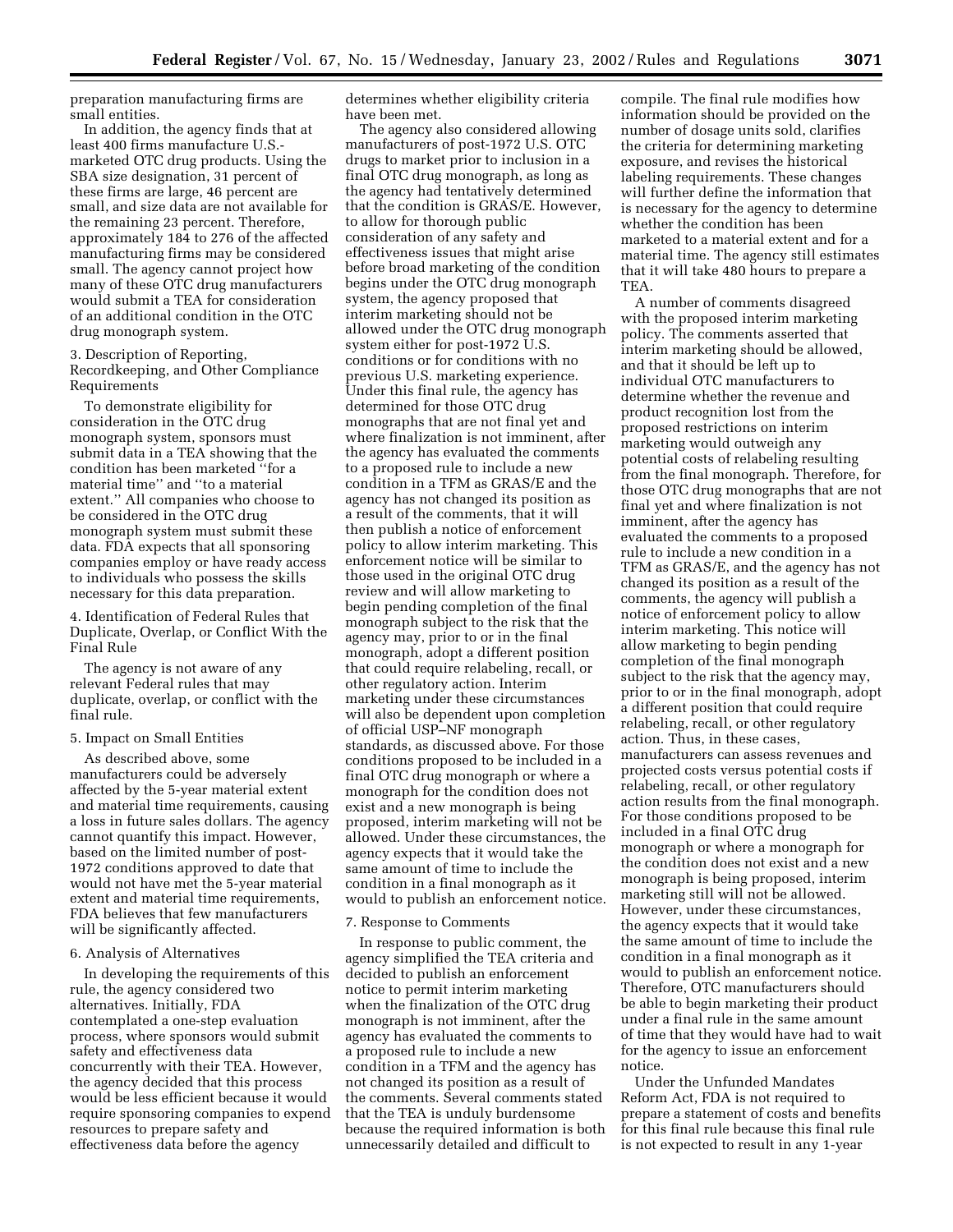expenditure that would exceed \$100 million adjusted for inflation.

This analysis shows that the agency has considered the burden to small entities. Thus, this economic analysis, together with other relevant sections of this document, serves as the agency's final regulatory flexibility analysis, as required under the Regulatory Flexibility Act.

#### **VI. Environmental Impact**

The agency has determined under 21 CFR 25.30(h) that this action is of a type that does not individually or cumulatively have a significant effect on the human environment. Therefore, neither an environmental assessment nor an environmental impact statement is required.

#### **VII. Paperwork Reduction Act of 1995**

This final rule contains collections of information which are subject to review by OMB under the Paperwork Reduction Act of 1995 (44 U.S.C. 3501– 3520). ''Collection of information'' includes any request or requirement that persons obtain, maintain, retain, or report information to the agency, or disclose information to a third party or to the public (44 U.S.C. 3502(3) and 5 CFR 1320.3(c)). The title, description, and respondent description of the information collection are shown below with an estimate of the annual reporting burden. Included in the estimate is the time for reviewing instructions, gathering and maintaining the data needed, and completing and reviewing the collection of information.

In the proposal, FDA invited comments on: (1) Whether the proposed collection of information is necessary for proper performance of FDA's functions, including whether the information will have practical utility; (2) the accuracy of FDA's estimate of the burden of the proposed collection of information, including the validity of the methodology and assumptions used; (3) ways to enhance the quality, utility, and clarity of the information to be collected; and (4) ways to minimize the burden of the collection of information on respondents, including the use of automated collection techniques, when appropriate, and other forms of information technology. The agency did not receive any specific comments on these items.

*Title*: Additional Criteria and Procedures for Classifying Over-the-Counter Drugs as Generally Recognized as Safe and Effective and Not Misbranded.

*Description*: FDA is finalizing additional criteria and procedures by which OTC conditions may become

eligible for consideration in the OTC drug monograph system. The criteria and procedures address how OTC drugs initially marketed in the United States after the OTC drug review began in 1972 and OTC drugs without any U.S. marketing experience could meet the statutory definition of marketing ''to a material extent'' and ''for a material time'' and become eligible. If found eligible, the condition will be evaluated for general recognition of safety and effectiveness in accord with FDA's OTC drug monograph regulations.

FDA received no comments on the Paperwork Reduction Act section of the proposed rule. However, OMB has requested, in its review of FDA's request for approval of the proposed information collection resulting from this rulemaking, that FDA look into the possibility of applying electronic collection techniques to this collection. There is no requirement in this rulemaking that sponsors submit TEAs electronically. However, the Center for Drug Evaluation and Research has issued the following guidances to facilitate the electronic submission of marketing applications: ''Guidance for Industry: Providing Regulatory Submissions in Electronic Format— General Considerations'' and ''Guidance for Industry: Providing Regulatory Submissions in Electronic Format— NDA's.'' These guidances were issued in January 1999 and are available at http:/ /www.fda.gov/cder/guidance/ index.htm. Also available at this Internet site is a document entitled ''Example of an Electronic New Drug Application Submission.'' These guidances provide recommendations for submitting electronic submissions in the appropriate format. Sponsors should refer to the formatting recommendations in these guidances if they wish to submit a TEA electronically.

Concerning the electronic submission of information to the Dockets Management Branch, over the last several months the Dockets Management Branch has been accepting comments electronically on specific dockets as part of a pilot program. An Internet address and an e-mail address have been set up to accept these comments. Parties may submit comments to the Dockets Management Branch through the Internet or e-mail at: http://www.fda.gov/ohrms/dockets/ default.htm. Parties should then select ''submit electronic comments'' and follow the directions. Over the next several years, FDA expects to be able to accept electronic submissions of TEAs and safety and effectiveness data, which would eliminate the need for multiple paper copies.

Current § 330.10(a)(2) sets forth the requirements for the submission of data and information that FDA reviews to evaluate a drug for general recognition of safety and effectiveness. FDA receives approximately three safety and effectiveness submissions each year, and FDA estimates that it takes approximately 798 hours to prepare each submission.

FDA anticipates that the number of safety and effectiveness submissions would increase to 93 annually as a result of this rulemaking. (Although FDA estimates that the number of TEAs submitted annually would be 50, the agency anticipates that 30 TEAs would be approved, and that this would result in approximately 3 safety and effectiveness submissions for each approved TEA.) The time required to prepare each safety and effectiveness submission would also increase as a result of two amendments to current § 330.10(a)(2) under this final rule.

One amendment revises items IV.A.3, IV.B.3, IV.C.3, V.A.3, V.B.3, and V.C.3 of the ''OTC Drug Review Information'' format and content requirements to add the words ''Identify common or frequently reported side effects'' after ''documented case reports.'' This revision clarifies current requirements for submitting documented case reports and only requires sponsors to ensure that side-effects information is identified in each submission. FDA estimates that it will take sponsors approximately 1 hour to comply with this requirement.

A second amendment to current § 330.10(a)(2) requires sponsors to submit an official USP–NF drug monograph for the active ingredient(s) or botanical drug substance(s), or a proposed standard for inclusion in an article to be recognized in an official USP–NF drug monograph for the active ingredient(s) or botanical drug substance(s). (This requirement is also stated in § 330.14(f)(1).) FDA believes that the burden associated with this requirement will also be minimal because similar information may already have been prepared for previous publication in a foreign pharmacopeia, or companies will already have these standards as part of their quality control procedures for manufacturing the product. FDA estimates that the time required to photocopy this material will be approximately 1 hour.

Thus, the time required for preparing each safety and effectiveness submission will increase by a total of 2 hours as a result of the amendments to § 330.10(a)(2), increasing the approximate hours for each submission from 798 to 800 hours.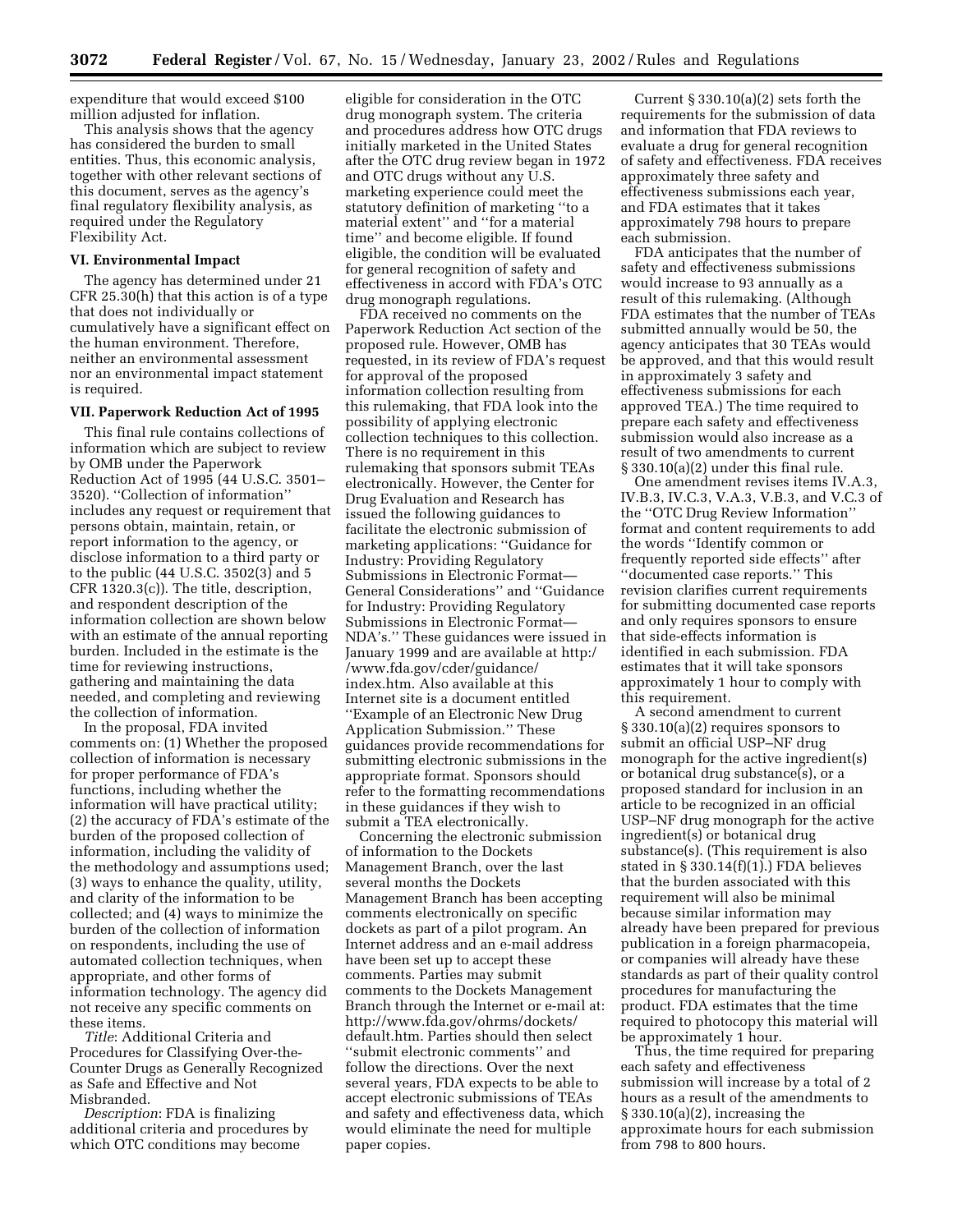Under § 330.14(c), sponsors must submit a TEA when requesting that a condition subject to the regulation be considered for inclusion in the OTC drug monograph system. Based on the data provided and explained in the ''Analysis of Impacts'' in section V above, FDA estimates that approximately 50 TEAs will be submitted to FDA annually by approximately 25 sponsors, and the time required for preparing and submitting each TEA will be approximately 480 hours.

Under § 330.14(f)(2), sponsors are required to include in each safety and effectiveness submission all serious

ADEs from each country where the condition has been or is currently marketed as a prescription or OTC drug product. Sponsors will be required to provide individual ADE reports along with a detailed summary of all serious ADEs and expected or frequently reported side effects for the condition. FDA believes that the burden associated with this requirement will be minimal because individual ADE reports are already required as part of the ''documented case reports'' in the ''OTC Drug Review Information'' under § 330.10(a)(2). FDA estimates that the time required for preparing and

submitting a detailed summary of all serious ADEs and expected or frequently reported side effects will be approximately 2 hours.

Due to the anticipated number of foreign conditions likely to seek immediate consideration in the OTC drug monograph system, the annual reporting burden estimated in table 1 below is the annual reporting for the first 3 years following publication of the final rule. FDA anticipates a reduced burden after this time period.

*Description of Respondents*: Persons and businesses, including small businesses and manufacturers.

| 21 CFR Section                                                                                                                                       | No. of<br>Respondents | Annual Frequency<br>per Response | <b>Total Annual</b><br>Responses | Hours per<br>Response | <b>Total Hours</b>      |
|------------------------------------------------------------------------------------------------------------------------------------------------------|-----------------------|----------------------------------|----------------------------------|-----------------------|-------------------------|
| 330.10(a)(2) (safety and effectiveness submis-<br>sion)<br>330.14(c) (time and extent application)<br>330.14(f)(2) (adverse drug experience reports) | 93<br>25<br>90        | າ                                | 93<br>50<br>90                   | 800<br>480            | 74,400<br>24,000<br>180 |
| Total                                                                                                                                                |                       |                                  |                                  |                       | 98.580                  |

The information collection provisions of the final rule have been submitted to OMB for review. Prior to the effective date of the final rule, FDA will publish a document in the **Federal Register** announcing OMB's decision to approve, modify, or disapprove the information collection provisions in the final rule. An agency may not conduct or sponsor, and a person is not required to respond to, a collection of information unless it displays a currently valid OMB control number.

### **VIII. References**

The following references are on display in the Dockets Management Branch (address above) and may be seen by interested persons between 9 a.m. and 4 p.m., Monday through Friday.

1. Comment No. C20, Docket No. 96N– 0277, Dockets Management Branch.

2. Comment No. C24, Docket No. 96N– 0277, Dockets Management Branch.

3. ''1999 Occupational Earnings Data,'' U.S. Department of Labor, Bureau of Labor Statistics, ftp://ftp.bls.gov/pub/ special.requests/lf/att39.txt, April 26, 2000.

4. U.S. Department of Commerce, Economics and Statistics Administration, Bureau of the Census, ''Industry Series Drugs,'' 1992 Census of Manufactures, Table 4, p. 28C–12.

### **List of Subjects in 21 CFR Part 330**

Over-the-counter drugs.

Therefore, under the Federal Food, Drug, and Cosmetic Act and under authority delegated to the Commissioner of Food and Drugs, 21 CFR part 330 is amended as follows:

# **PART 330—OVER-THE-COUNTER (OTC) HUMAN DRUGS WHICH ARE GENERALLY RECOGNIZED AS SAFE AND EFFECTIVE AND NOT MISBRANDED**

1. The authority citation for 21 CFR part 330 continues to read as follows:

**Authority:** 21 U.S.C. 321, 351, 352, 353, 355, 360, 371.

2. Section 330.10 is amended as follows:

a. In paragraph (a)(2) by adding the words ''or until the Commissioner places the panel's recommendations on public display at the office of the Dockets Management Branch'' at the end of the second sentence;

b. In paragraph (a)(2) by adding the words ''Identify expected or frequently reported side effects.'' after the words ''Documented case reports.'' in items IV.A.3, IV.B.3, IV.C.3, V.A.3, V.B.3, and V.C.3 in the outline of ''OTC Drug Review Information''; and

c. In paragraph (a)(2) by adding item VII at the end of the outline of ''OTC Drug Review Information'';

d. In paragraph (a)(5) introductory text by removing the word ''shall'' and adding in its place the word ''may'';

e. In paragraphs (a)(5)(ii) and (a)(5)(iii) by removing the word ''all'' from the first sentence;

f. In paragraphs  $(a)(6)(i)$  and  $(a)(9)$  by removing the word ''is'' and adding in

its place the words ''or a specific or specific OTC drugs are'';

g. In paragraph (a)(6)(iv) by removing the word ''quintuplicate'' and by adding in its place "triplicate" in the forth full sentence, by removing the words ''during regular working hours'' and by adding in their place ''between the hours of 9 a.m. and 4 p.m.'' in the sixth full sentence, and by adding two sentences at the end.

h. In paragraph (a)(7)(i) by revising the first and second sentences;

i. In paragraph (a)(7)(ii) by removing the first and second sentences and by adding three sentences in their places;

j. In paragraph (a)(10)(i) and (a)(10)(iii) by adding in the first sentence a comma and the phrase ''in response to any other notice published in the **Federal Register**,'' after the phrase ''paragraph (a)(2) of this section''; and

k. In paragraph (a)(12)(i) in the fourth sentence by removing the number "60" and by adding in its place the number ''90'' and by removing the word ''quadruplicate'' and by adding in its place the word ''triplicate'' to read as follows:

**§ 330.10 Procedures for classifying OTC drugs as generally recognized as safe and effective and not misbranded, and for establishing monographs.**

(a) \* \* \*  $(2)$  \* \* \*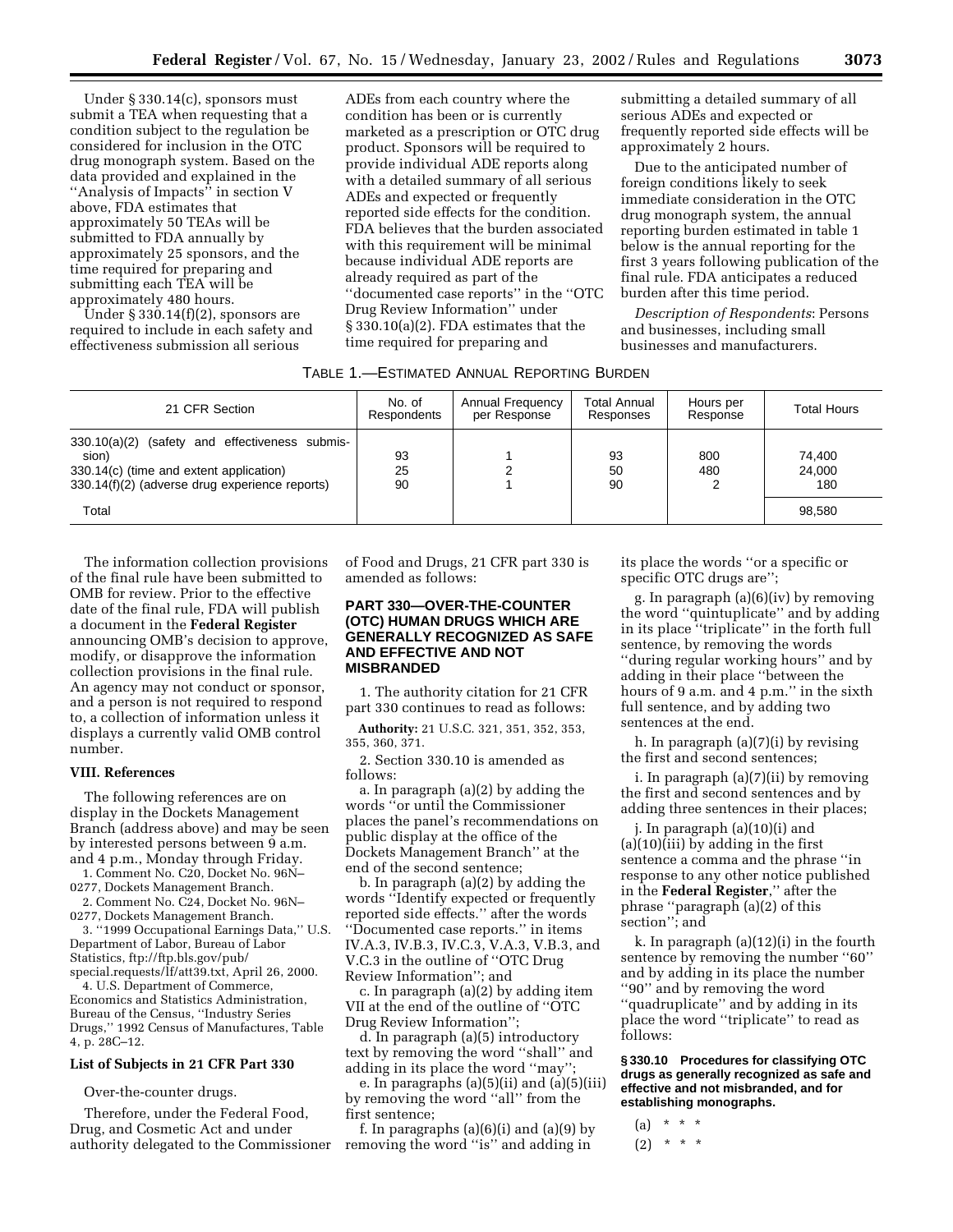# **OTC DRUG REVIEW INFORMATION**

\* \* \* \* \* VII. An official United States Pharmacopeia (USP)–National Formulary (NF) drug monograph for the active ingredient(s) or botanical drug substance(s), or a proposed standard for inclusion in an article to be recognized in an official USP–NF drug monograph for the active ingredient(s) or botanical drug substance(s). Include information showing that the official or proposed compendial monograph for the active ingredient or botanical drug substance is consistent with the active ingredient or botanical drug substance used in the studies establishing safety and effectiveness and with the active ingredient or botanical drug substance marketed in the OTC product(s) to a material extent and for a material time. If differences exist, explain why.

\* \* \* \* \*

(6) \* \* \*

(iv) \* \* \* Alternatively, the Commissioner may satisfy this requirement by placing the panel's recommendations and the data it considered on public display at the office of the Dockets Management Branch and publishing a notice of their availability in the **Federal Register**. This notice of availability may be included as part of the tentative order in accord with paragraph (a)(7) of this section.  $(7)$ 

(i) After reviewing all comments, reply comments, and any new data and information or, alternatively, after reviewing a panel's recommendations, the Commissioner shall publish in the **Federal Register** a tentative order containing a monograph establishing conditions under which a category of OTC drugs or specific OTC drugs are generally recognized as safe and effective and not misbranded. Within 90 days, any interested person may file with the Dockets Management Branch, Food and Drug Administration, written comments or written objections specifying with particularity the omissions or additions requested. \* \* \*

(ii) The Commissioner may also publish in the **Federal Register** a separate tentative order containing a statement of those active ingredients reviewed and proposed to be excluded from the monograph on the basis of the Commissioner's determination that they would result in a drug product not being generally recognized as safe and effective or would result in misbranding. This order may be published when no substantive comments in opposition to the panel report or new data and information were received by the Food and Drug Administration under paragraph (a)(6)(iv) of this section or when the Commissioner has evaluated and concurs with a panel's recommendation that a condition be excluded from the monograph. Within 90 days, any interested person may file with the Dockets Management Branch, Food and Drug Administration, written objections specifying with particularity the provision of the tentative order to which objection is made. \* \* \*

3. Section 330.13 is amended by adding paragraph (e) to read as follows:

\* \* \* \* \*

### **§ 330.13 Conditions for marketing ingredients recommended for over-thecounter (OTC) use under the OTC drug review.**

\* \* \* \* \* (e) This section applies only to conditions under consideration as part of the OTC drug review initiated on May 11, 1972, and evaluated under the procedures set forth in § 330.10. Section 330.14(h) applies to the marketing of all conditions under consideration and evaluated using the criteria and procedures set forth in § 330.14.

4. Section 330.14 is added to subpart B to read as follows:

#### **§ 330.14 Additional criteria and procedures for classifying OTC drugs as generally recognized as safe and effective and not misbranded.**

(a) *Introduction*. This section sets forth additional criteria and procedures by which over the counter (OTC) drugs initially marketed in the United States after the OTC drug review began in 1972 and OTC drugs without any U.S. marketing experience can be considered in the OTC drug monograph system. This section also addresses conditions regulated as a cosmetic or dietary supplement in a foreign country that would be regulated as OTC drugs in the United States. For purposes of this section, "condition" means an active ingredient or botanical drug substance (or a combination of active ingredients or botanical drug substances), dosage form, dosage strength, or route of administration, marketed for a specific OTC use, except as excluded in paragraph (b)(2) of this section. For purposes of this part, ''botanical drug substance'' means a drug substance derived from one or more plants, algae, or macroscopic fungi, but does not include a highly purified or chemically modified substance derived from such a source.

(b) *Criteria*. To be considered for inclusion in the OTC drug monograph system, the condition must meet the following criteria:

(1) The condition must be marketed for OTC purchase by consumers. If the condition is marketed in another country in a class of OTC drug products that may be sold only in a pharmacy, with or without the personal involvement of a pharmacist, it must be established that this marketing restriction does not indicate safety concerns about the condition's toxicity or other potentiality for harmful effect, the method of its use, or the collateral measures necessary to its use.

(2) The condition must have been marketed OTC for a minimum of 5 continuous years in the same country and in sufficient quantity, as determined in paragraphs (c)(2)(ii),  $(c)(2)(iii)$ , and  $(c)(2)(iv)$  of this section. Depending on the condition's extent of marketing in only one country with 5 continuous years of marketing, marketing in more than one country may be necessary.

(c) *Time and extent application*. Certain information must be provided when requesting that a condition subject to this section be considered for inclusion in the OTC drug monograph system. The following information must be provided in the format of a time and extent application (TEA):

(1) Basic information about the condition that includes a description of the active ingredient(s) or botanical drug substance(s), pharmacologic class(es), intended OTC use(s), OTC strength(s) and dosage form(s), route(s) of administration, directions for use, and the applicable existing OTC drug monograph(s) under which the condition would be marketed or the request and rationale for creation of a new OTC drug monograph(s).

(i) A detailed chemical description of the active ingredient(s) that includes a full description of the drug substance, including its physical and chemical characteristics, the method of synthesis (or isolation) and purification of the drug substance, and any specifications and analytical methods necessary to ensure the identity, strength, quality, and purity of the drug substance.

(ii) For a botanical drug substance(s), a detailed description of the botanical ingredient (including proper identification of the plant, plant part(s), alga, or macroscopic fungus used; a certificate of authenticity; and information on the grower/supplier, growing conditions, harvest location and harvest time); a qualitative description (including the name, appearance, physical/chemical properties, chemical constituents, active constituent(s) (if known), and biological activity (if known)); a quantitative description of the chemical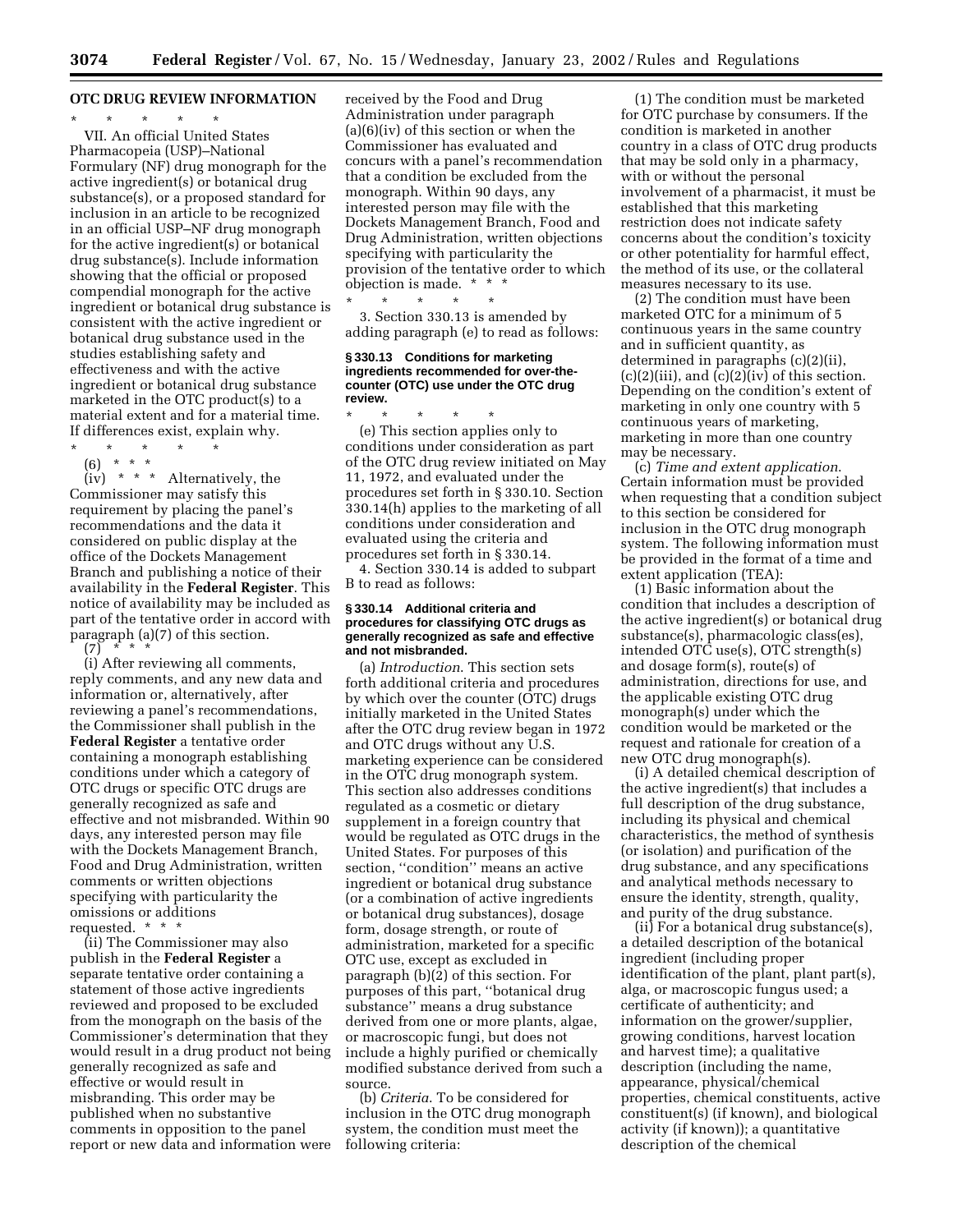constituents, including the active constituent(s) or other chemical marker(s) (if known and measurable); the type of manufacturing process (*e.g.,* aqueous extraction, pulverization); and information on any further processing of the botanical substance (*e.g.,* addition of excipients or blending).

(iii) Reference to the current edition of the U.S. Pharmacopeia (USP)–National Formulary (NF) or foreign compendiums may help satisfy the requirements in this section.

(2) A list of all countries in which the condition has been marketed. Include the following information for each country. (For a condition that has been marketed OTC in 5 or more countries with a minimum of 5 continuous years of marketing in at least one country, the sponsor may submit information in accordance with paragraph (c)(4) of this section):

(i) How the condition has been marketed (e.g., OTC general sales directto-consumer; sold only in a pharmacy, with or without the personal involvement of a pharmacist; dietary supplement; or cosmetic). If the condition has been marketed as a nonprescription pharmacy-only product, establish that this marketing restriction does not indicate safety concerns about its toxicity or other potentiality for harmful effect, the method of its use, or the collateral measures necessary to its use.

(ii) The cumulative total number of dosage units (e.g., tablets, capsules, ounces) sold for each dosage form of the condition. Manufacturers or suppliers of OTC active ingredients may provide dosage unit information as the total weight of active ingredient sold. List the various package sizes for each dosage form in which the condition is marketed OTC. Provide an estimate of the minimum number of potential consumer exposures to the condition using one of the following calculations:

(A) Divide the total number of dosage units sold by the number of dosage units in the largest package size marketed, or

(B) Divide the total weight of the active ingredient sold by the total weight of the active ingredient in the largest package size marketed.

(iii) A description of the population demographics (percentage of various racial/ethnic groups) and the source(s) from which this information has been compiled, to ensure that the condition's use(s) can be reasonably extrapolated to the U.S. population.

(iv) If the use pattern (*i.e.,* how often it is to be used (according to the label) and for how long) varies between countries based on the condition's packaging and labeling, or changes in

use pattern have occurred over time in one or more countries, describe the use pattern for each country and explain why there are differences or changes.

(v) A description of the country's system for identifying adverse drug experiences, especially those found in OTC marketing experience, including method of collection if applicable.

(3) A statement of how long the condition has been marketed in each country and how long the current product labeling has been in use, accompanied by a copy of the current product labeling. All labeling that is not in English must be translated to English in accordance with § 10.20(c)(2) of this chapter. State whether the current product labeling has or has not been authorized, accepted, or approved by a regulatory body in each country where the condition is marketed.

(4) For a condition that has been marketed OTC in five or more countries with a minimum of 5 continuous years of marketing in at least one country, the sponsor may select at least five of these countries from which to submit information in accord with paragraphs  $(c)(2)(i)$  through  $(c)(2)(iv)$  of this section. Selected countries must include the country with a minimum of 5 continuous years of OTC marketing, countries that have the longest duration of marketing, and countries having the most support for extent of marketing, i.e., a large volume of sales with cultural diversity among users of the product. If the condition meets these criteria in countries listed in section 802(b)(1)(A) of the Federal Food, Drug, and Cosmetic Act, some of these countries should be included among the five selected. Sponsors should provide information from more than five countries if they believe that it is needed to support eligibility. Sponsors should explain the basis for the countries selected in the TEA.

(5) A list of all countries where the condition is marketed only as a prescription drug and the reasons why its marketing is restricted to prescription in these countries.

(6) A list of all countries in which the condition has been withdrawn from marketing or in which an application for OTC marketing approval has been denied. Include the reasons for such withdrawal or application denial.

(7) The information requested in paragraphs (c)(2), (c)(2)(i) through  $(c)(2)(iv)$ , and  $(c)(3)$  of this section must be provided in a table format. The labeling required by paragraph (c)(3) of this section must be attached to the table.

(8) For OTC drugs that have been marketed for more than 5 years in the

United States under a new drug application, the information requested in paragraphs  $(c)(2)(i)$ ,  $(c)(2)(iii)$ ,  $(c)(2)(v)$ ,  $(c)(3)$ , and  $(c)(5)$  of this section need not be provided.

(d) *Submission of information*; *confidentiality*. The sponsor must submit three copies of the TEA to the Central Document Room, 5630 Fishers Lane, rm. 1061, Rockville, MD 20852. The Food and Drug Administration will handle the TEA as confidential until such time as a decision is made on the eligibility of the condition for consideration in the OTC drug monograph system. If the condition is found eligible, the TEA will be placed on public display in the Dockets Management Branch after deletion of information deemed confidential under 18 U.S.C. 1905, 5 U.S.C. 552(b), or 21 U.S.C. 331(j). Sponsors must identify information that is considered confidential under these statutory provisions. If the condition is not found eligible, the TEA will not be placed on public display, but a letter from the agency to the sponsor stating why the condition was not found acceptable will be placed on public display in the Dockets Management Branch.

(e) *Notice of eligibility*. If the condition is found eligible, the agency will publish a notice of eligibility in the **Federal Register** and provide the sponsor and other interested parties an opportunity to submit data to demonstrate safety and effectiveness. When the notice of eligibility is published, the agency will place the TEA on public display in the Dockets Management Branch.

(f) *Request for data and views*. The notice of eligibility shall request interested persons to submit published and unpublished data to demonstrate the safety and effectiveness of the condition for its intended OTC use(s). These data shall be submitted to a docket established in the Dockets Management Branch and shall be publicly available for viewing at that office, except data deemed confidential under 18 U.S.C. 1905, 5 U.S.C. 552(b), or 21 U.S.C. 331(j). Data considered confidential under these provisions must be clearly identified. Any proposed compendial standards for the condition shall not be considered confidential. The safety and effectiveness submissions shall include the following:

(1) All data and information listed in § 330.10(a)(2) under the outline ''OTC Drug Review Information,'' items III through VII.

(2) All serious adverse drug experiences as defined in §§ 310.305 and 314.80 of this chapter, from each